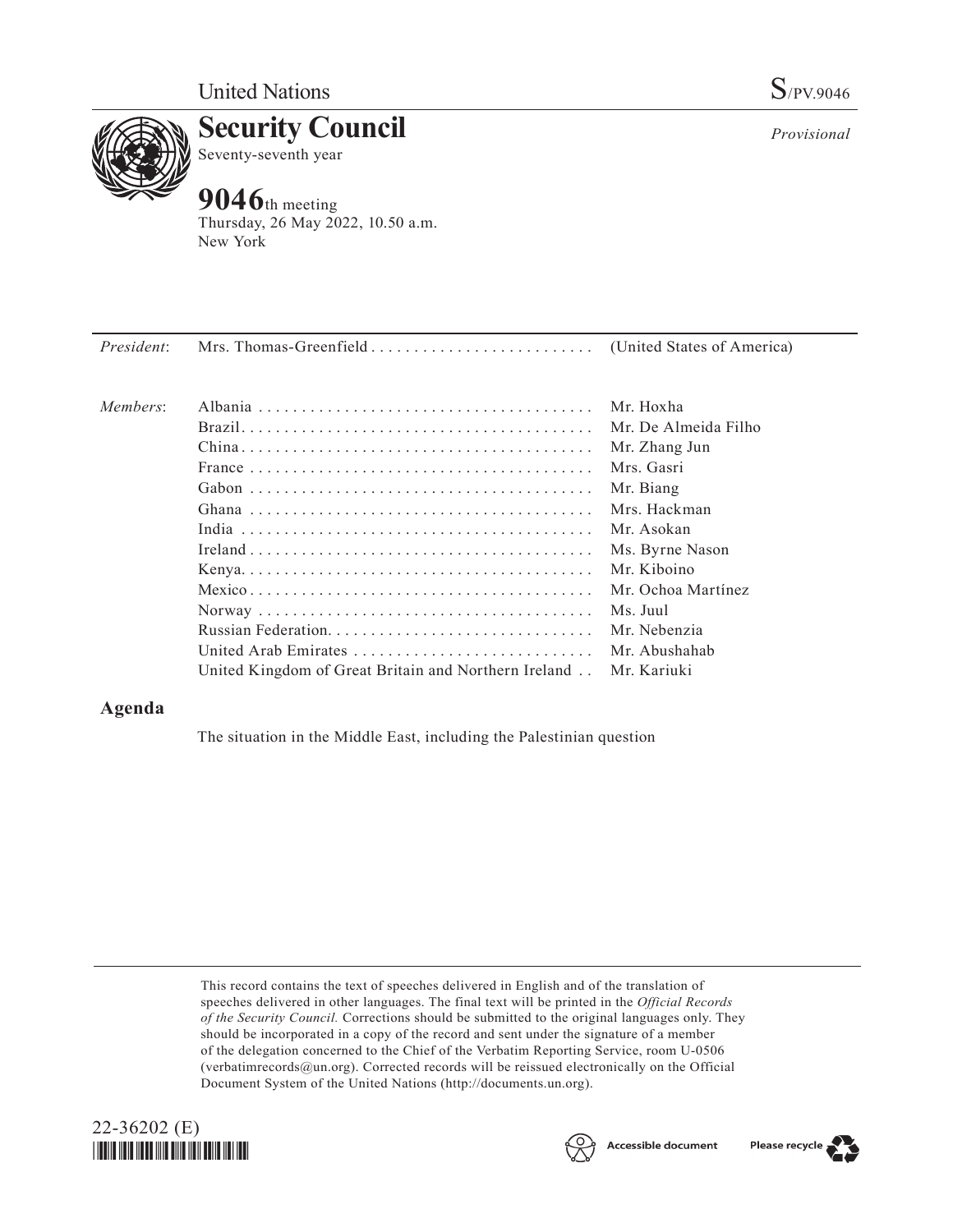*The meeting was called to order at 10.50 a.m.*

#### **Adoption of the agenda**

*The agenda was adopted.*

### **The situation in the Middle East, including the Palestinian question**

**The President**: In accordance with rule 37 of the Council's provisional rules of procedure, I invite the representative of Israel to participate in this meeting.

I propose that the Council invite the Permanent Observer of the Observer State of Palestine to the United Nations to participate in the meeting, in accordance with the provisional rules of procedure and the previous practice in this regard.

In accordance with rule 39 of the Council's provisional rules of procedure, I invite the following briefers to participate in this meeting: Mr. Tor Wennesland, Special Coordinator for the Middle East Peace Process; Mr. Daniel Munayer, Executive Director of Musalaha; and Ms. Robi Damelin, Spokesperson, Parents Circle.

The Security Council will now begin its consideration of the item on its agenda.

I give the floor to Mr. Wennesland.

**Mr. Wennesland**: Allow me at the outset to acknowledge the killing of the revered Palestinian-American journalist Shireen Abu Akleh as she covered events in Jenin on 11 May. Her death brought together Palestinians and countless others around the world in grief and anger, while serving as another reminder of the devastating human cost of this conflict. I send my deepest condolences to her family and reiterate the Secretary-General's condemnation of all attacks on journalists and his call to the relevant authorities to carry out an independent and transparent investigation. Those responsible must be held to account.

Regrettably, recent weeks have been filled with the familiar patterns of daily violence, including armed clashes, settlement expansion and evictions, demolitions and seizures of Palestinian structures, as well as a deadly terrorist attack in Israel. Meanwhile, the financial situation of the Palestinian Authority (PA), compounded by the constraints of the occupation, the absence of serious Palestinian reforms and unclear prospects for donor support, is dire and requires urgent attention. Without meaningful policy steps on Israel's part, bold reforms on the part of the PA and increased donor support, those economic challenges will continue.

In Gaza, efforts by the United Nations and international partners to improve Palestinian lives, along with measures taken by Israel to ease the pressure and facilitate more economic activity, have enabled the fragile ceasefire to continue. Keeping things calm, however, is neither sufficient nor sustainable. More needs to be done to alleviate the humanitarian crisis and lift Israeli closures, in line with resolution 1860 (2009). The persistence of those conflict drivers and the absence of real political will to change course have empowered extremists and are eroding the perception among Palestinians and Israelis that a resolution of the conflict is achievable. Those dynamics, combined with the financial crisis, are converging and intensifying dangerously. While immediate steps to reverse the negative trends and support the Palestinian people are essential, a better coordinated and more strategic approach by the parties and the international community is needed. Economic relief must be expanded and made more sustainable.

An agreed and updated regulatory framework for the Israeli-Palestinian economic relationship is not only vital to bringing meaningful economic dividends for the Palestinians, but it would also add a tangible political perspective to those economic steps. However, that approach must be combined with political and security steps that address core conflict drivers and ultimately lead us towards an end to the occupation and the achievement of a negotiated two-State solution.

The daily violence has continued throughout the occupied Palestinian territory. During the reporting period, 10 Palestinians, including one woman and three children, were killed by Israeli security forces during demonstrations, clashes, search-and-arrest operations, attacks and alleged attacks on Israelis and other incidents, and 346 Palestinians, including five children, were injured. Israeli settlers and other civilians perpetrated 57 attacks on Palestinians resulting in the death of one Palestinian child and 24 injured, along with damage to property. In all, four Israeli civilians and one member of Israeli security personnel were killed, and 22 civilians, including five women and three children, and 20 Israeli security forces officers were injured by Palestinians in shooting and stabbing attacks, clashes, the throwing of stones and Molotov cocktails and other incidents during the reporting period. In total, there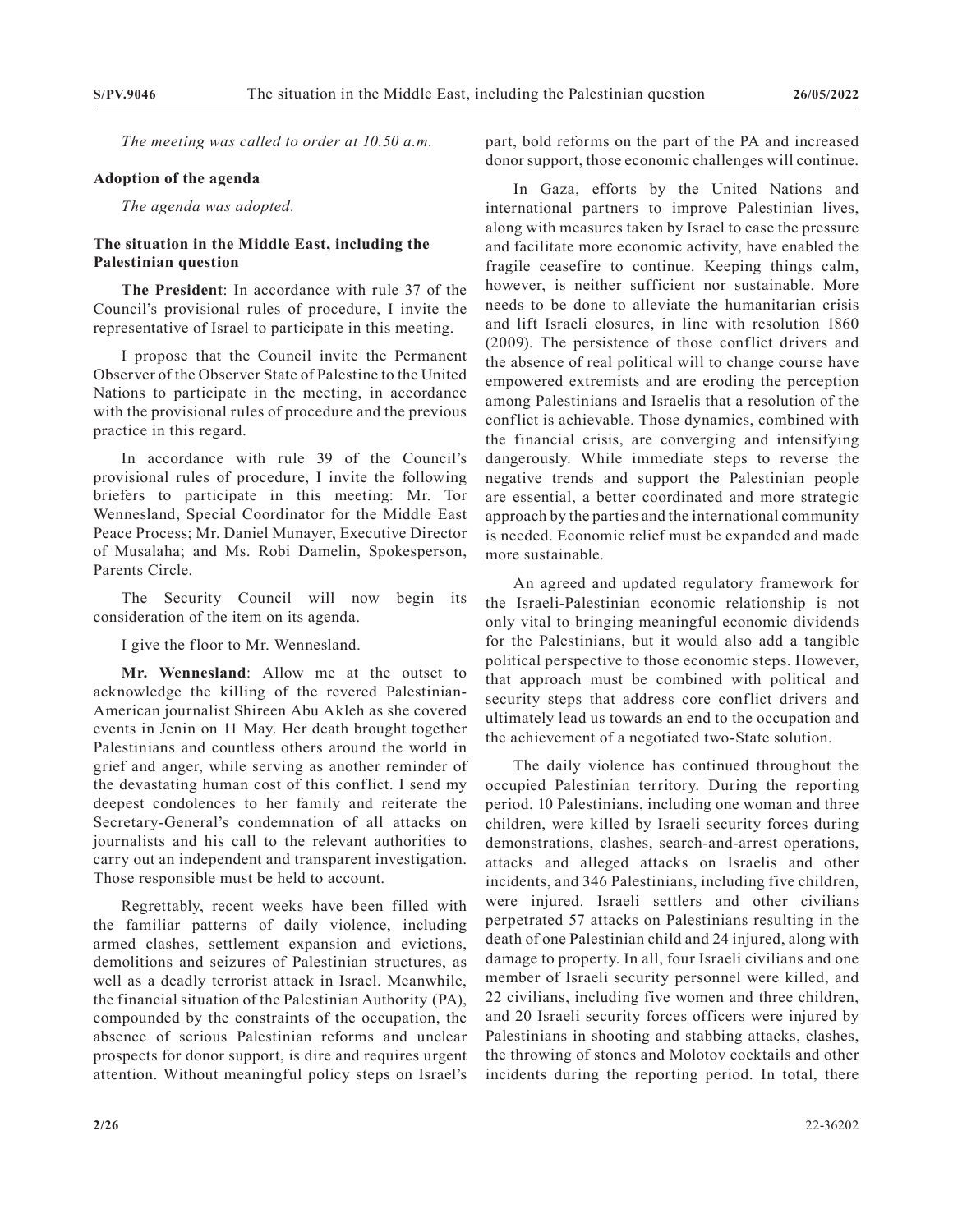were 80 attacks by Palestinians on Israeli civilians, causing injuries and damage to Israeli property.

On 29 April and 5 May, violent confrontations between Israeli security forces and Palestinians took place at the holy sites in Jerusalem, with Israeli security forces using physical force to disperse Palestinians. Forty-four Palestinians were injured. On 29 April, armed Palestinians shot and killed an Israeli civilian guard in the settlement of Ariel. Israeli forces arrested two suspects on 30 April. On 5 May, two Palestinians from the Jenin area killed three Israeli civilians and wounded four others with axes in a terrorist attack in the Israeli city of Elad. Israeli security forces arrested the perpetrators on 8 May.

Also on 8 May, a 17-year-old Palestinian reportedly carrying a knife climbed a fence to enter the Israeli settlement of Tekoa and was shot and killed by a resident. Hamas later claimed him as a member. The same day, Israeli security forces shot and killed a Palestinian man attempting to cross the security fence near Tulkarm. On 11 May, Israeli security forces shot and killed a 16-year-old Palestinian in Al-Bireh, where, according to eyewitnesses, some 30 Palestinian youths were throwing stones at Israeli security forces.

Following terrorist attacks in Israel that killed 18 people over the past two months, Israeli security forces have continued intensive search-and-arrest operations in the occupied West Bank, particularly around Jenin, which have led to clashes, including with armed Palestinian militants, in which many Palestinians have been killed and injured. In that context, on 30 April, a Palestinian man was shot and killed by Israeli security forces in the village of Azzun, near Qalqilya. The man reportedly threw a Molotov cocktail at the soldiers. According to a video, he was shot in the back while running away.

On 11 May, the journalist Shireen Abu Akleh was shot and killed while covering an Israeli security forces operation in Jenin, in which Palestinian militants exchanged fire with Israeli security forces. Another journalist was shot and injured in the same incident. Both were wearing press vests and helmets. Scenes of violence during Abu Akleh's funeral procession, where Israeli police entered the hospital and subsequently beat pallbearers and other mourners with batons, were deeply distressing and offensive and widely condemned.

On 15 May, the funeral of an 18-year-old Palestinian, who had died the previous day from injuries suffered on 22 April during clashes with Israeli security forces at the holy sites, also led to confrontations between Israeli police and Palestinians in East Jerusalem.

On 20 May, during a search operation in Jenin, during which there was an exchange of fire, Israeli security forces shot and killed a 17-year-old Palestinian, reportedly while he was throwing a Molotov cocktail.

On 24 May, Israeli security forces shot and killed a 16-year-old Palestinian and injured more than 20 others in Nablus during clashes near Joseph's Tomb. Israeli security forces said that they fired at the Palestinian, who had thrown a Molotov cocktail at them and Jewish worshippers at the site.

Settler violence continued during the reporting period. On 26 April, Israeli settlers erected a tent on private Palestinian land near the Ma'ale Adumim settlement. When asked to leave, the settlers attacked and injured four Palestinians, including a 68-year-old, with multiple fractures. During the reporting period, in eight separate incidents, Israeli settlers, accompanied by Israeli security forces, entered five Palestinian towns, resulting in 57 Palestinians injured. In the town of Hares, west of Salfit, a young Palestinian was injured by live ammunition, reportedly by one of the settlers, while two others were shot by Israeli security forces with rubber-coated metal bullets.

I reiterate that the perpetrators of all acts of violence must be held accountable and swiftly brought to justice. There is no justification for acts of terrorism and violence against civilians. Such acts must clearly be condemned by all. I also reiterate that security forces must exercise maximum restraint and use lethal force only when strictly unavoidable in order to protect life.

On 22 May, the Jerusalem Magistrate's Court cancelled an order by Israeli police temporarily banning from the holy sites three Jewish Israelis who performed prayers there. The judge stated that his ruling did not "determine anything regarding freedom of worship" at the holy sites. Following an appeal by Israeli police, the Jerusalem District Court overturned the decision on 25 May. In her decision, the judge noted that the right to freedom of worship "is not absolute, and should be superseded by other interests, among them the safeguarding of public order".

In another worrying development, on 12 May, for the first time in some seven months, the Israeli authorities advanced plans for more than 4,000 housing units in settlements in Area C of the occupied West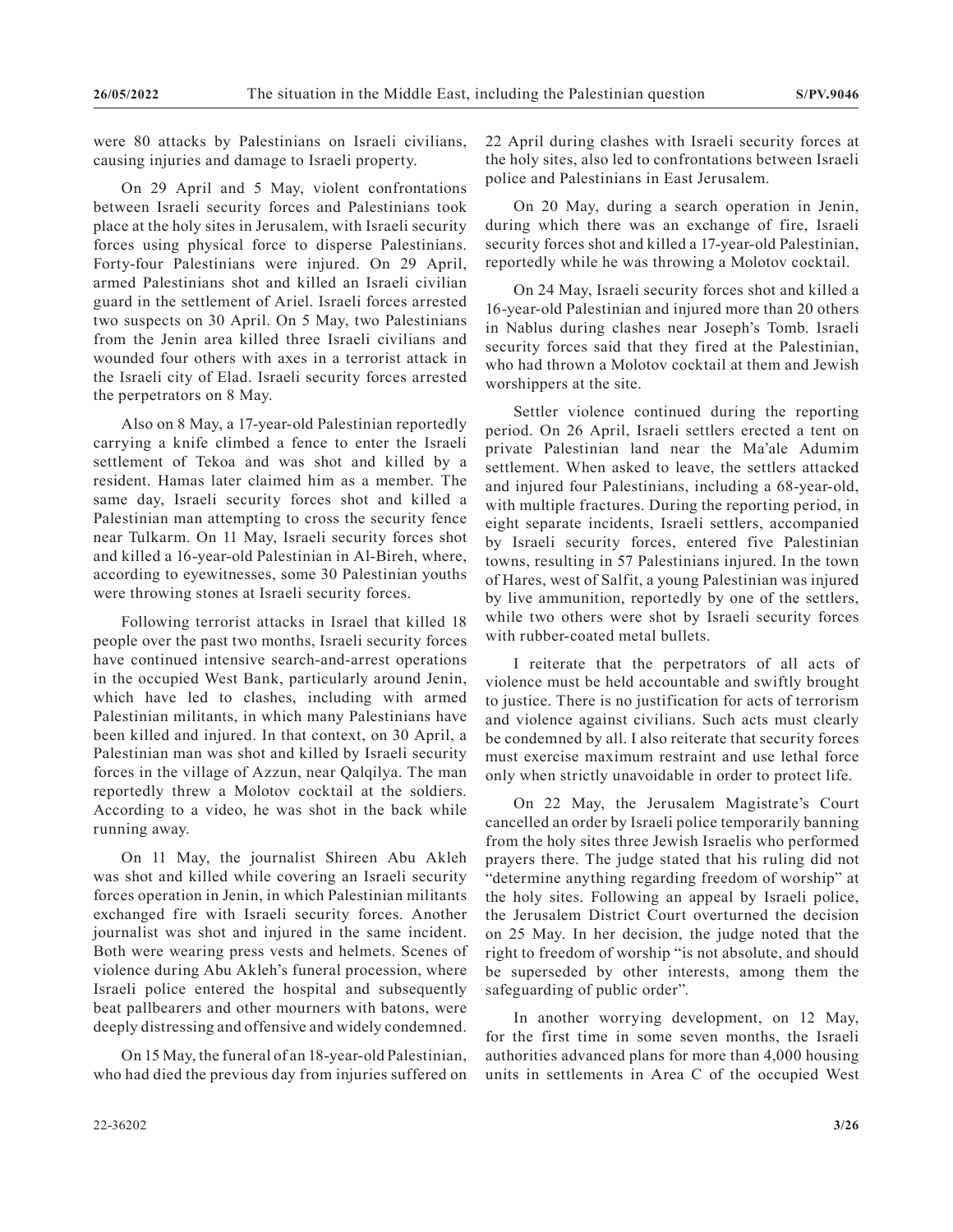Bank, approximately one third in outlying locations. Those include the retroactive approval of two outposts, illegal also under international law.

On 28 April, Israel's Supreme Court rejected a petition against the construction of 31 settlement housing units in an apartment complex in Hebron. If built, those units would be the first new settlement construction in the city in nearly 20 years.

On 15 May, the Israeli Supreme Court rejected four petitions against a highly controversial plan to construct a cable car between West Jerusalem and the Old City, continuing worrying trends in and around Jerusalem.

I reiterate that all settlements are illegal under international law and remain a substantial obstacle to peace. I urge the Israeli authorities to cease the advancement of all settlement activities and refrain from actions that fuel instability and undermine the prospects for the establishment of a viable and contiguous Palestinian State.

Despite a notable reduction during Ramadan, the Israeli authorities demolished, seized and forced owners to demolish 40 Palestinian-owned structures in Area C and 12 in occupied East Jerusalem, as well as two structures in Area A, displacing 98 Palestinians, including 50 children. The demolitions were carried out citing the lack of Israeli-issued building permits, which are nearly impossible for Palestinians to obtain.

On 25 April, the Jerusalem Magistrate's Court accepted the appeal of a Palestinian family against its pending eviction in the neighbourhood of Sheikh Jarrah in East Jerusalem, ordering the case to be reconsidered by the Israeli authorities, while an eviction freeze remains in place.

On 4 May, the Israeli High Court of Justice decided to allow the implementation of eviction orders issued to 1,200 Palestinian residents, including 500 children, in Masafer Yatta, in the southern part of the West Bank. In its ruling, the Court said that permanent structures in that area did not exist when it was declared a firing zone by the Israeli military in the 1980s, almost 40 years ago. The Palestinian residents dispute that claim.

I am deeply concerned by the potential implications of the High Court's ruling and the humanitarian toll on the communities in question if eviction orders are carried out. I call on the Israeli authorities to end the displacement and eviction of Palestinians in line with Israeli obligations under international humanitarian

law, and to approve plans that would enable Palestinians to build legally and address their development needs.

On 10 May, the Ad Hoc Liaison Committee for the Coordination of the International Assistance to Palestinians met in Brussels, with a focus on key economic files, including PA fiscal reform, enhancing PA revenues and improved trade and water and energy supplies.

Turning to Gaza, the United Nations continues to deliver vital humanitarian and development assistance, as well as to make efforts towards further easing restrictions on the movement of people and goods into and out of the Gaza Strip. Plans are in place to support the revitalization of Gaza's fishery sector, including facilitating the entry of dual-use items under the Gaza Reconstruction Mechanism. The success of that initiative could pave the way for a further easing of restrictions, including in the agriculture, industry and health sectors. To improve oncology services in Gaza and reduce the debt burden on the PA from medical referrals, the United Nations is leading preparations for a five-year operational plan for oncology, which will include prevention, treatment and palliative care.

Between 3 and 14 May, the Israeli authorities closed the Erez pedestrian crossing between Gaza and Israel except for humanitarian cases. The decision followed the firing of several rockets from Gaza towards Israel in April, as well as incitement by senior Hamas leaders calling on Palestinians to carry out attacks against Israelis.

Turning to the Golan, the ceasefire between Israel and Syria continues to be generally maintained in a volatile environment, with continued violations of the 1974 Disengagement of Forces Agreement by the parties. That includes the 11 May firing by the Israel Defense Forces (IDF) across the ceasefire line and the continued presence of Syrian armed forces in the area of separation. The parties must respect their obligations under the Agreement and prevent an escalation of the situation.

In Lebanon, parliamentary elections were held on 15 May. Local and international observers expressed some concern over incidents of vote buying and electoral violence. The United Nations looks forward to the swift formation of a new Government to implement Lebanon's urgent recovery and reform agenda.

The United Nations Interim Force in Lebanon convened a tripartite meeting on 19 May with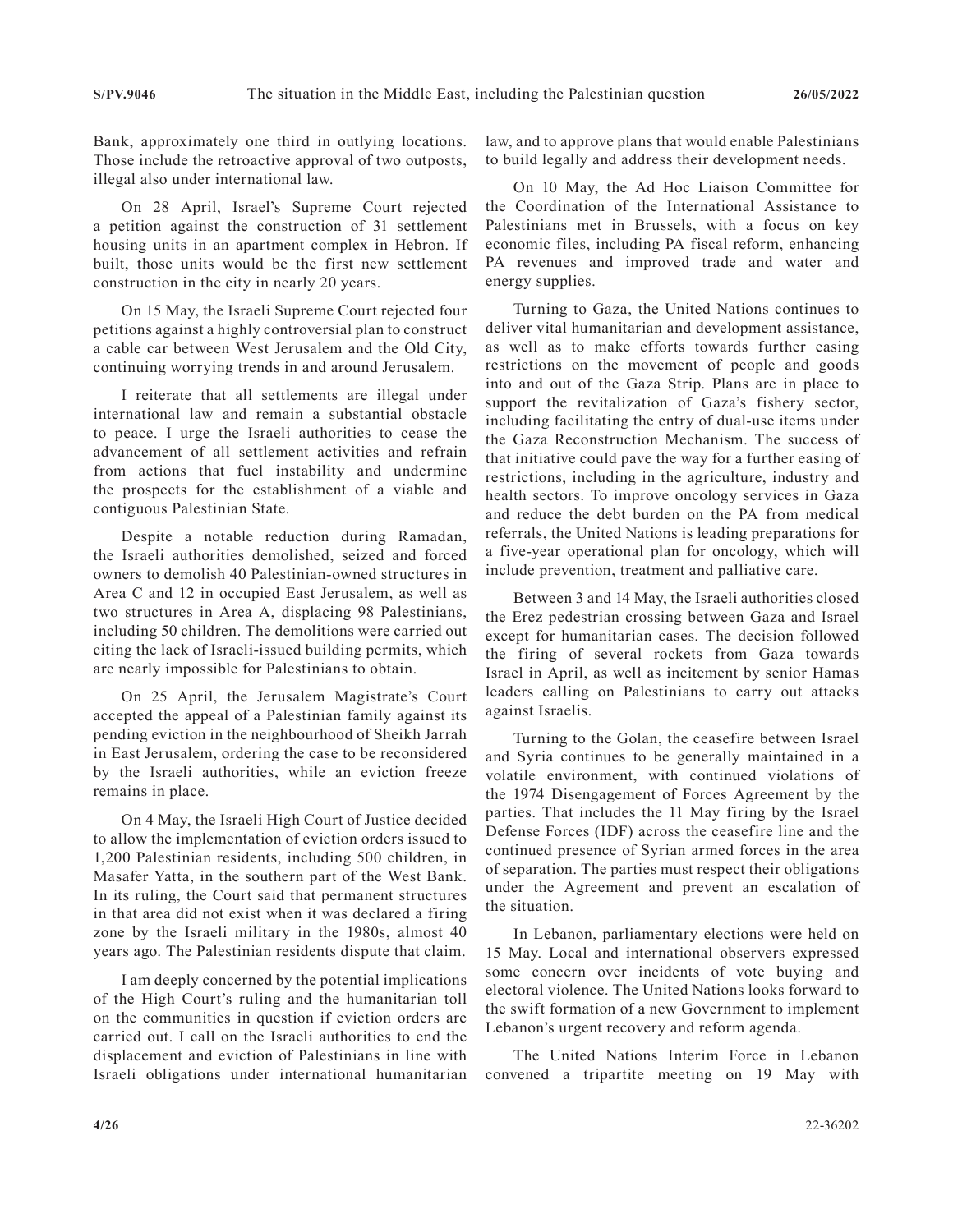representatives of the Lebanese Armed Forces and the IDF. Major General Lázaro called on the parties to look forward to practical arrangements, including to mark points along the Blue Line as previously agreed.

In my previous briefing to the Council (see S/PV.9021), I raised concerns about the potential for violence during Ramadan but made clear that a serious escalation was avoidable. Thanks to efforts by all parties, a major outbreak of violence was, in fact, avoided. However, trends in the West Bank have deteriorated. As Jerusalem Day, on 29 May, approaches, with the planned provocative flag march through the Muslim quarter in the Old City, I again urge authorities to take wise decisions to minimize confrontation and the risk of more violence and escalation. I reiterate that the status quo at Jerusalem's holy sites must be upheld and respected.

More broadly, I am extremely concerned that the current dynamics, particularly in the occupied West Bank, could spiral out of control at any time. I encourage leaders on both sides to make difficult, but critical, decisions that will take us back from the brink and help stabilize the situation. Irresponsible and provocative language and incitements to violence must stop.

Positive Israeli economic measures with regard to the Palestinians are regularly undermined by parallel negative steps, such as settlement advancement, demolitions and continued violence. At the same time, the dire fiscal and financial forecast facing the Palestinian Authority looms, amid a lack of prospects for real institutional reform.

We must push beyond the paradigm of managing the conflict and move towards resolving it. There are tangible, ongoing arrangements that can be regularized and expanded immediately if there is political will.

I remain actively engaged with Israelis, Palestinians, the States of the region and the broader international community and urge them to take action that will lead us back to the path of negotiations that will end the occupation and establish two States, in line with United Nations resolutions, international law and bilateral agreements.

**The President**: I thank Mr. Wennesland for his briefing.

I now give the floor to Mr. Munayer.

**Mr. Munayer**: My name is Daniel Munayer. I was born and raised in Jerusalem. I come from an old Palestinian Christian family from the city of Lydda. Through the Eastern Orthodox Church, we can trace our presence in the land for 800 years.

Today I am the Executive Director of Musalaha, which means reconciliation in Arabic. We do reconciliation between Israelis and Palestinians, as well as between Muslim and Christian Palestinians. The way we do reconciliation is by taking groups together to the desert, where they meet for the first time. After spending five days together in the desert, we have a series of workshops in which we address various subjects, such as conflict, identity, obstacles to reconciliation and history and narrative.

After our participants go through this process, we then ask them to go back into the community, to engage with the people in society, to deal with the core issues of the conflict and to co-resist the injustices that exist in our society.

But in reality, on the ground, Israelis and Palestinians who go back home go back to very different political realities. Many of our Palestinian participants go back to a military occupation, and many of them are still living in refugee camps. Many of our Israeli participants go back to Tel Aviv or other cities where the conflict is almost not felt.

I would like to highlight three distinct areas that are damaging our ability to make an impact regarding reconciliation back home — civic space, freedom of religion and belief and accountability.

In terms of civic space, the ability to meet and engage together positively is shrinking. In addition, civil society within Ramallah, Bethlehem and Jerusalem are cut off from each other, and there is very little ability for them to engage with one another.

A major factor that hinders our ability to do reconciliation is the imbalance of power. I come from a neighbourhood in Jerusalem where there is the Jewish neighbourhood and the Palestinian village. There was a joint initiative to bring people together to discuss the core issues that exist in our village and neighbourhood. The main issues, according to the Palestinians, are house demolitions and obtaining building permits. On the Israeli side, the primary concern was too many stray cats.

I also want to reiterate that there are students in Tel Aviv University who were protesting with Palestinian flags. In response to that, there was a member of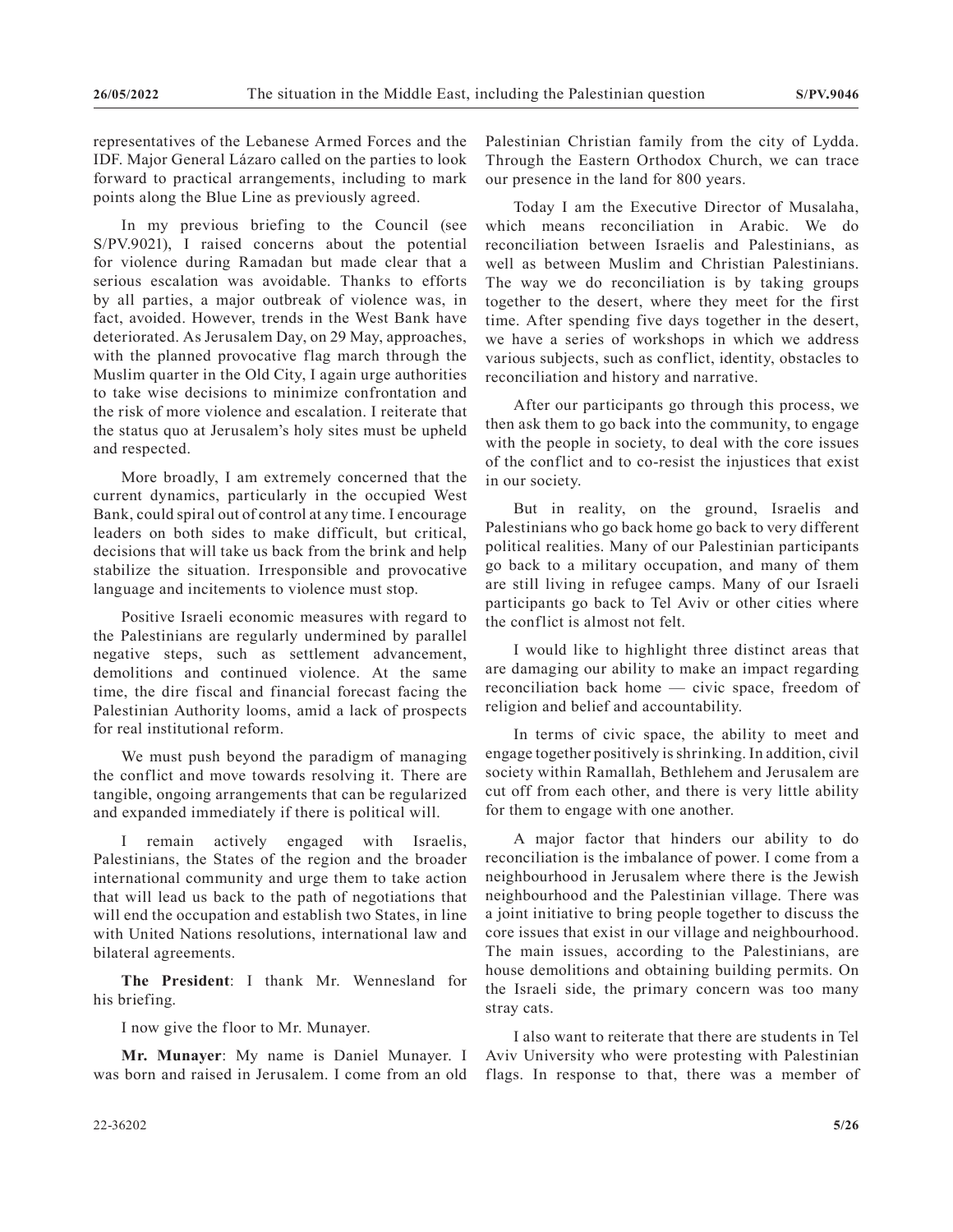Knesset who stood up in front of the whole Parliament and said, "Do not forget what happened to you in 1948".

These are concerning and disturbing comments made by politicians.

On my second point — freedom of religion and belief — as an organization, we believe that religion and faith can be used as a positive means of engagement and build bridges between people. Yet we can see that Israel is trying to turn this into a religious conflict. Worshippers were attacked during prayers in Al-Aqsa Mosque. The Mosque itself  $-$  the third holiest site in Islam — was damaged. Palestinian Christians had limited access and were even denied access to the Church of the Resurrection and the Old City. Church land was confiscated, and attacks were carried out during religious ceremonies. The attack carried out during Shireen Abu Akleh's funeral in a church hospital is a case in point. It speaks to the need for protection and the freedom of the press.

The third area I would like to bring up is accountability. In our model, reconciliation is not possible without justice. Reconciliation means upholding human rights. Reconciliation means working towards equality. Reconciliation means ending the occupation. We need international pressure, intervention and accountability to protect the residents of Jerusalem — our participants, who are going back to their homes and are facing threats of demolitions and settler and police violence. We heard about what is happening in Masafer Yatta, with Israel's High Court of Justice ruling, but also in Silwan, 90 per cent of which has been zoned for Solomon's Garden, which would leave only 10 per cent of the housing not demolished.

As a civil-society organization, Musalaha is committed to supporting a just political solution through non-violent and positive engagement, gender equality and the participation of women and advocating for a just solution from the bottom up. But I urge the Security Council to play its role in applying pressure from the top to the bottom.

**The President**: I thank Mr. Munayer for his briefing.

I now give the floor to Ms. Damelin.

**Ms. Damelin**: I did not come here to bring dialogue, show PowerPoint presentations or make wonderful statements about intellectual ways to end this conflict. I came here to speak to the hearts of one and all because that is what I can do. I am one of the victims, but I do not call myself a victim. I have become a victor of what is happening in a conflict that should have ended long ago.

We could sit here and give a comparison of suffering, and I could give counterarguments. But the fact is that people are dying. Sixty-eight children died in Gaza. Who will remember their names? Does anyone here know any of their names?

It is very difficult for me to sit here and not talk about the reality of what it is to lose a child. When the army came to tell me that my son had been killed by a Palestinian sniper, one of the first things that I said was: "You may not kill anybody in the name of my child". That has been the work I have been doing ever since.

I joined the Parents Circle-Families Forum, an organization of more than 600 families that have all lost an immediate family member to the conflict. What we see as a vision is to create a framework for a reconciliation process to be an integral part of any political peace agreement. We signed all kinds of stuff on the White House lawn. Everybody held each other and it all looked very charming. But the people were never involved. We have to do something to bring the realization that without that reconciliation, there will never be peace. At best, there can be a ceasefire until the next time.

I joined the Parents Circle after I had been to a weekend in East Jerusalem with other bereaved Palestinian mothers. I looked into their eyes and, I suddenly realized that we shared the same pain and that I stood over the same grave for my own child as Bushra stood over for her child. The tears that fell in that grave were the same colour. And if we together could stand on the same stage and talk in the same voice for reconciliation, for non-violence and for getting out of the occupied territories, would that not be the most powerful statement and an example to others? Making political statements is all very well. It is all very well being pro-Israel or pro-Palestine, but what are people doing with that? They are importing our conflict into their country and creating hatred between Jews and Muslims. So if a person cannot be a part of the solution, I would urge that person to leave us alone.

Come to Israel and Palestine, come and see what is happening on the ground. Listen with empathy. Come and watch one of our dialogue meetings or one of our women's groups. Go into an average Israeli school of 17-year-olds, a Palestinian and an Israeli. Normally, I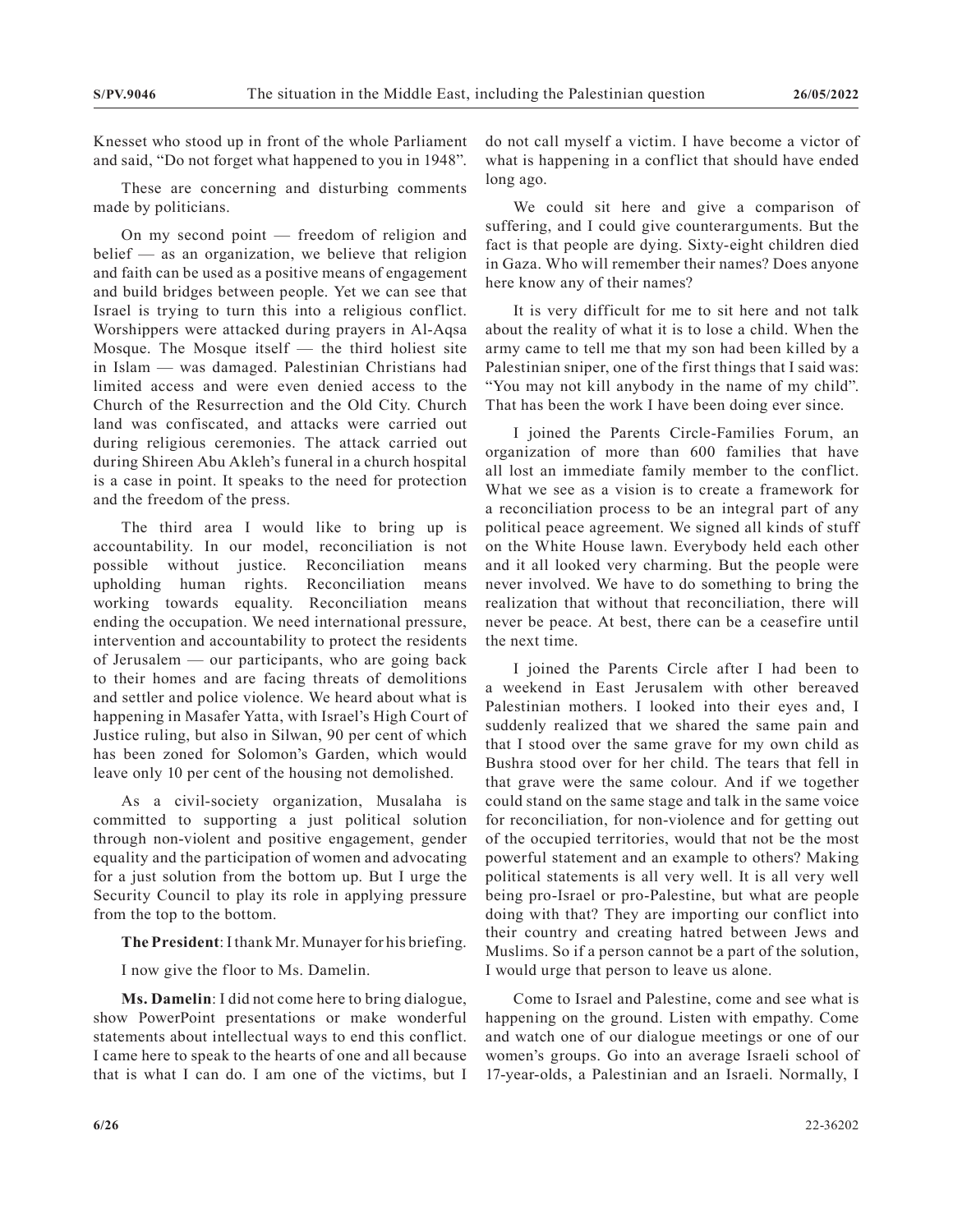would have sat next to the Palestinian. I found it rather strange that we had to sit separately, because that is the way that we work. If one were to go into an average Israeli school of 17-year-olds and ask the children who has ever met a Palestinian, the answer would be nobody. Or if one were to ask who speaks Arabic, the answer would be maybe one person in the whole class. Or if one asked who has been overseas, the answer would be maybe 80 per cent of the kids. And yet they have never met a Palestinian. They have never met the humanity in the other. And suddenly, they hear a story of transformation, of loss, of somebody who got up at four o'clock in the morning and faced the indignities of going through a checkpoint to come to their school to talk about non-violence and change — to talk about their own story. Suddenly, there is a human being. And, by the way, they do not all become Martin Luther King, but they do have a sense of who is on the other side.

I often go into many homes in the West Bank — and not only me. I am here as a person, but I represent 600 families. When I go into a Palestinian home, they look at me quite aggressively in the beginning. But when I tell my personal story, there is an emotional breakthrough because they suddenly see the humanity. What also happens is that they join the Parents Circle. And it is not only for bereaved people. We work mainly on the ground with parallel narratives that many of the countries —as I look around me — could well learn from some of our projects. I want to bring hope because I listen to youth talking, and all that I can sense is a comparison of suffering and a lack of hope.

I want to tell the Council a short story about hope. We have a very active women's group in the Parents Circle. I came to talk to a group of Palestinian women one Saturday morning and asked them: "What is it that you really need?" They said: "We need money. We want to earn our own living". I ask Council members to consider that it is not very easy to be a peacemaker if one does not have money to pay for school for one's children or for food to put on the table. I asked those women then what they loved to do, what their passion was. One of them liked to arrange flowers, another to style hair, another to sew, another to take photographs, another loved being an accountant. I said: "Let us open a wedding planning business". And guess what? The light suddenly came back into the eyes of those women. Do not forget that any Palestinian who belongs to the Parents Circle is already a leader working against the tide. Imagine the light that comes into a woman's eyes when she knows she has a future profession. Last week,

That initiative brings hope. We started a parallel narrative course this week. There are many things happening on the ground that many people are probably not aware of. I wish that instead of sitting around this table, everyone would take themselves off and come to understand that there is hope, because I can confidently say in this Chamber that if there is no hope, there will never be peace. It is a remarkably important equation for any peace-seeking work. Please look into the work of any of so many organizations. Two weeks ago, we organized a memorial ceremony on the official memorial day for Israeli soldiers. But we conduct an alternative ceremony, with Palestinians and Israelis coming to tell the stories of their losses. One Palestinian whose son had been killed donated his son's organs to Israeli hospitals. Imagine what that is like for an Israeli who has never heard a story like that to be exposed to it. By the way, 200,000 people tuned in online to that ceremony.

This is a very important step for us to make and for people to listen to. The Palestinians in our organizations joke that if Hamas kidnaps them, they would be returned in half an hour because they talk so much.

I am grateful for this small opportunity to brief the Council, but it would be so much better if its members could listen with empathy.

#### **The President**: I thank Ms. Damelin for her briefing.

I would like to draw the attention of speakers to paragraph 22 of presidential note S/2017/507, which encourages all participants in Council meetings to deliver their statements in five minutes or less, in line with the Security Council's commitment to making more effective use of open meetings.

I shall now make a statement in my capacity as the representative of the United States.

Let me start by thanking Special Coordinator Wennesland for his briefing. We strongly support his continued close engagement with all parties as we work to foster dialogue. I also thank Ms. Robi Damelin and Mr. Daniel Munayer for their briefings on reconciliation efforts between Israelis and Palestinians. That work is vital to building confidence in one another. As our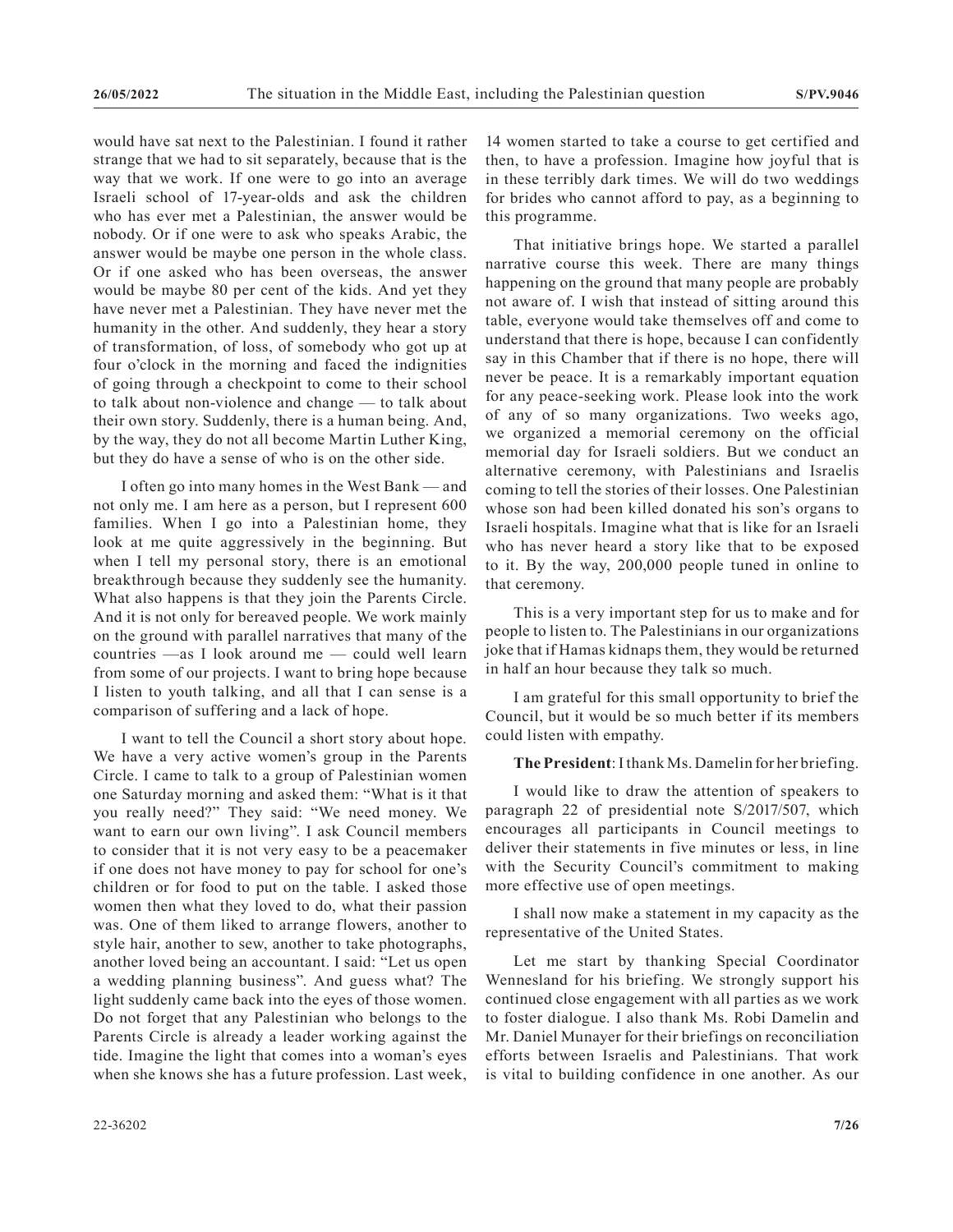civil-society briefers reminded us, dialogue is essential to understanding and cooperation, and we welcome efforts to increase collaboration between the parties. I really appreciate that Ms. Damelin reminded us of the importance of hope — hope for a future and hope for peace.

With that aim, the United States was pleased to participate in the recent meeting of the Ad Hoc Liaison Committee, and we welcome the tangible announcements, including a joint commission on water and working-level discussions related to financing and taxation. These types of discussions play an important role, and we fully support these efforts. But even as we push for dialogue and cooperation, we must also call out any and all violence.

The string of recent terrorist attacks against Israelis has been horrific. After the attack in Elad earlier this month, 16 children will never see their parents again. We know that feeling. We deplore these terrorist attacks. Violence is never the solution.

We also mourn the heart-wrenching killing of Palestinian-American journalist Shireen Abu Akleh on 11 May. Shireen was a widely respected veteran reporter whom I had the pleasure of meeting. She was a role model for many aspiring journalists, particularly women and girls, and her work was followed closely by those who care about the region. We strongly condemn her killing, and we call for an immediate, thorough, transparent and impartial investigation, and, upon the conclusion of an investigation, we expect full accountability for those found responsible.

In the region and around the world, journalists play a fundamental role in the free flow of information, ideas and opinions. Their work is essential to inclusive and tolerant societies. We will continue to prioritize media freedom and defend journalists' ability to do their job without fear or threats of violence or unjust detention. Shireen's killing is a tragic loss and an affront to press freedom everywhere.

Compounding this loss was the violence at Shireen's funeral procession on 13 May, and we have directly shared our concern with Israel with regard to the troubling footage of Israeli police intruding on the procession. Every family deserves to be able to lay their loved ones to rest in a dignified and unimpeded manner.

The violence following Shireen's killing and funeral only adds to the increasing tensions we witnessed during the convergence of Ramadan, Passover and Easter last month. That included multiple terrorist attacks against Israel and rockets fired from Gaza and Lebanon, which we also condemn in the strongest terms. We appeal to all sides to work cooperatively to lower tensions and honour Shireen, by redoubling efforts to promote peace.

It is important to refrain from unilateral actions that exacerbate tensions and jeopardize a negotiated two-State solution. This includes the situation in Masafer Yatta, and other evictions, which we continue to monitor closely and about which we continue to voice our concerns. When such actions violate the law, the perpetrators, whether Israeli or Palestinian, should be held accountable by the relevant authorities.

I would like to now shift our focus to how Russia's unprovoked war of aggression in Ukraine is affecting food insecurity in the region. As we have made clear in the Security Council, Russia is actively impeding Ukrainian farmers and blocking food exports. We know this is having a particularly devastating impact on the Middle East and Africa. This makes the work of the United Nations Relief and Works Agency for Palestine Refugees in the Near East (UNRWA), which supports vulnerable populations on the ground, more critical than ever. Member States must keep this in mind as we approach next month's pledging conference. Too often, supportive statements by Governments for UNRWA are not accompanied by financial contributions. We strongly encourage States to join us in funding UNRWA so it can ensure that those in need receive support to cope with rising food prices and so that it can continue to provide education and health care to Palestinian refugees.

At the same time, we invite Member States to join us in promoting UNRWA's efforts to strengthen its effectiveness and financial sustainability. We will continue to work with UNRWA to bolster the Agency's accountability, transparency and consistency with humanitarian principles, including neutrality. Only in this spirit of cooperation among Member States, but especially between Israelis and Palestinians, can we pursue equal measures of freedom, security and prosperity for Israelis and Palestinians alike.

I resume my functions as President of the Council.

I now give the floor to those Council members who wish to make statements.

**Mr. Zhang Jun** (China) (*spoke in Chinese*): I thank Special Coordinator Wennesland for his briefing. I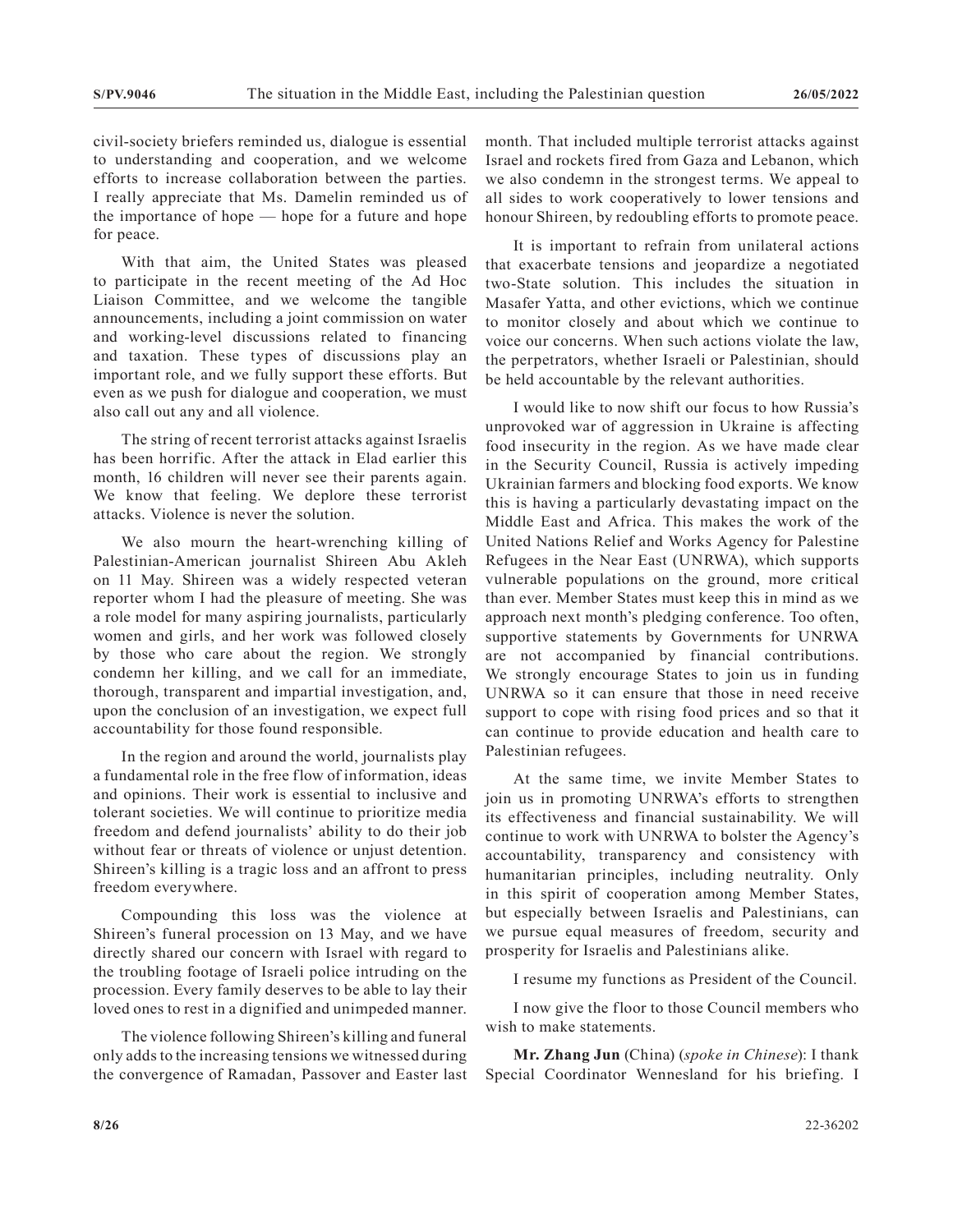have also listened attentively to the briefings presented by Mr. Daniel Munayer and Ms. Robi Damelin.

During the past month, the security situation in the occupied Palestine territory remained turbulent, with multiple clashes between Israeli security forces and Palestinians, resulting in a continued increase in Palestinian civilian casualties. Attacks against Israeli civilians also occurred from time to time. Religious believers in the occupied territories, be they Muslims or Jews, were unable to celebrate their religious holidays in peace and tranquillity.

The various factors contributing to the rising tensions between Palestine and Israel were brought into sharp relief just recently. A number of these factors are still fermenting. We are extremely worried about this. The recent developments between the two sides have raised a red flag for the international community and call for well-tailored solutions.

The current situation once again gives witness to the importance of upholding the status quo of holy sites. Holy sites carry the collective sentiments of religious believers and have seen multiple incidents of bloodshed. China calls on all the parties concerned to learn from history, jointly safeguard the historical status quo of religious sites, respect Jordan's custodianship of the holy sites and refrain from any unilateral action to change the status quo.

Jerusalem Day is just around the corner. We call on all parties concerned to exercise maximum restraint and avoid the resurgence of conflict.

The current situation between Palestine and Israel is further testimony to the importance of achieving common security. On 11 May, the Palestinian-American journalist Shireen Abu Akleh was killed while covering Israeli security operations in the West Bank city of Jenin. The Security Council issued a press statement strongly condemning the killing and demanded an immediate, thorough, transparent, impartial and fair investigation (SC/14891). We note with concern the latest reports on the incident. We urge relevant parties to carry out an investigation and publish their conclusion without delay, as called for by the Council.

We note with equal concern that yet another 16-year-old Palestinian boy was shot and killed by Israel in the West Bank the day before yesterday. Every civilian killed by conflict in the occupied territory leaves behind a broken family. The ever-rising number of civilian casualties only aggravates the animosity

between Palestinians and Israelis and undermines mutual trust. Palestine and Israel cannot unneighbour each other; they have a stake in one another's security. They should find a way to live side by side in harmony and shared security. Israeli security forces should abide by the principle of proportionality in law enforcement and not use excessive force.

The current situation between Palestine Israel shows once again the importance of implementing international parameters. Building settlements in the occupied territory violates international law, disrupts the contiguity of the occupied Palestinian territory and compromises the prospects for a two-State solution. China is concerned about Israel's announcement of a new settlement-construction plan and urges Israel to stop all settlement activities, as required by Council resolutions.

A two-State solution is the fundamental way forward for achieving peace between Palestine and Israel and must be observed and implemented. Only by realizing such a solution and restoring the legitimate rights of the Palestinian people can we break the cycle of violence. The international community cannot substitute crisis management for a just solution when it comes to the question of Palestine. The relevant parties with major influence on the question should uphold objectivity and impartiality, prioritize the fundamental interests of the Palestinian people and the countries of the region and take practical steps to advance the Middle East peace process.

Palestine is facing existential and development challenges. The international community should take concrete action to help Palestinians fight the coronavirus disease (COVID-19) pandemic, develop the economy and improve people's livelihoods, with a view to achieving economic independence at an early date.

The United Nations Relief and Works Agency for Palestine Refugees in the Near East has made positive contributions to improving humanitarian conditions for Palestinian refugees. The international community should consolidate its political support for the Agency and make effective efforts to ease its financial problems. COVID-19 vaccines, as part of an aid package from China to the Agency, have recently arrived in Jordan, Syria and Lebanon to be used to vaccinate Palestinian refugees in those countries.

I would like to conclude by reiterating China's support for the establishment of a fully sovereign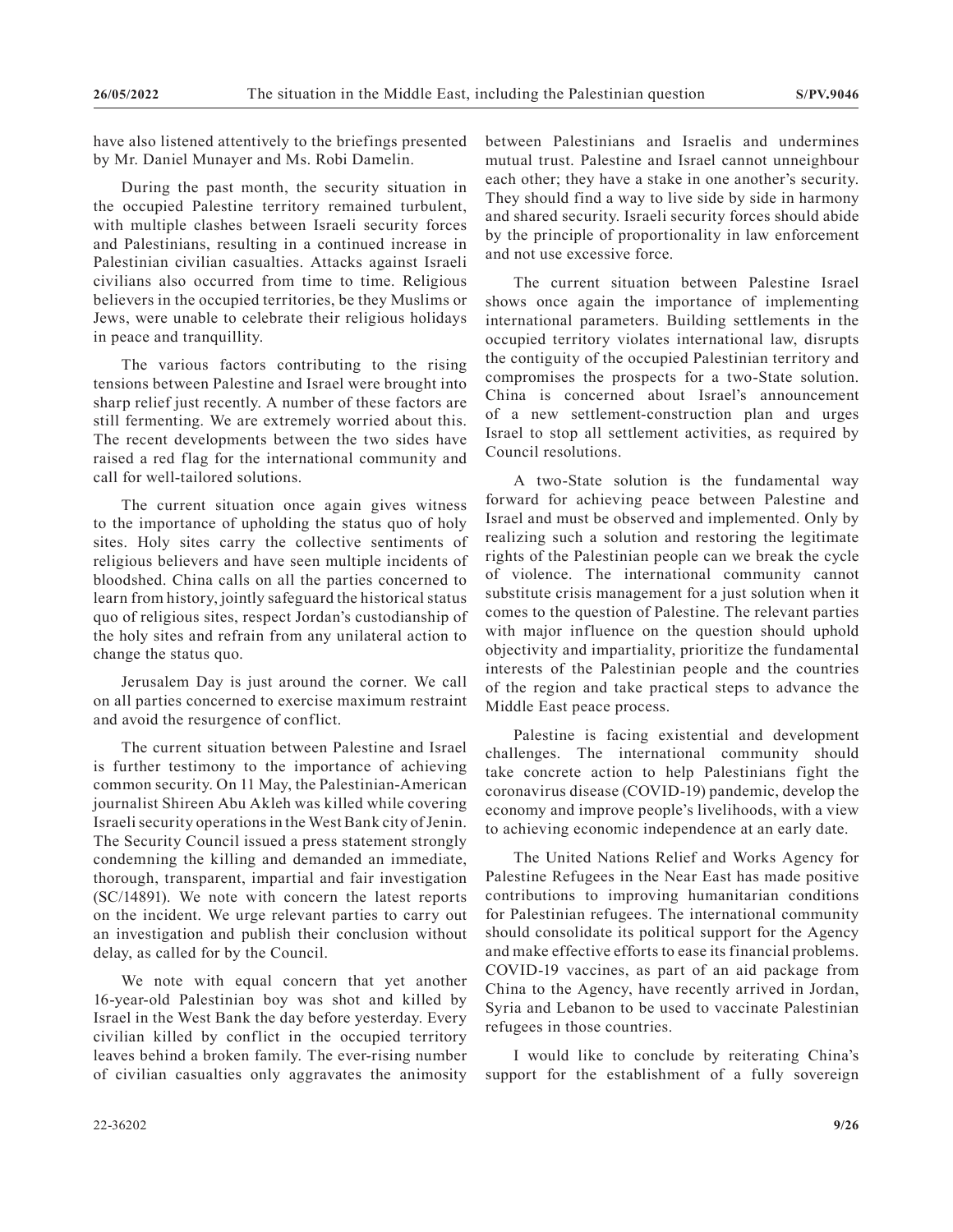and independent Palestinian State, based on the 1967 borders and with East Jerusalem as its capital, living side by side in peace with Israel, and our support for the Arab people and Jewish people developing alongside each other. We also underline our support for the common development of both Arabs and Jews. China will continue to play a constructive role alongside the international community with the aim of achieving a settlement of the Palestinian question as soon as possible.

**Mr. Nebenzia** (Russian Federation) (*spoke in Russian*): We thank Mr. Tor Wennesland, the United Nations Special Coordinator for the Middle East Peace Process, for his report on the situation in the Middle East.

Concern is growing about yet another escalation in tensions in the occupied Palestinian territories thanks to a recurrence of acts of violence, primarily in Jerusalem, in connection with the oppression of Christian and Muslim believers and the restriction of their access to the holy sites. We want to point out once again that it is unacceptable to violate the historical and legal status quo of the holy sites of Jerusalem and we emphasize the stabilizing role played by the Hashemite Kingdom of Jordan, which is historically responsible for their protection.

In parallel, the Israeli authorities are conducting direct military actions and operations in the West Bank and the Gaza Strip, the most recent of which ended in the tragic death of the Palestinian journalist Shireen Abu Akleh. In that regard, we support the Palestinian leadership's demand that a thorough and objective investigation into the circumstances of her death be carried out.

It is clear from the Special Coordinator's briefing that the already explosive situation is being exacerbated by the illegal, unilateral steps taken by Tel Aviv to create irreversible realities on the ground. Over the past year, more than 12,000 housing units were approved through the expansion of existing settlements and the construction of new ones, while more than 1,000 Palestinian homes have been demolished. The confiscation of land and forced evictions of Palestinian families continue, and olive groves are being cut down. There has been an increase in settler attacks, as well as in the disproportionate use of force by the Israeli military. Against that backdrop, Tel Aviv's intention to double the number of Israelis living in the Jordan Valley and the Syrian Golan Heights by 2026 can be

regarded as a de facto annexation of a large area of the occupied Palestinian territories.

The international community is virtually ignoring those systematic violations of the rights of the Palestinians, which clearly reflects the double standards of Western countries where the provisions of international humanitarian law and the protection of human rights are concerned. We are seeing the same thing in relation to the situation in Donbas. It is also regrettable that a number of our Western colleagues do not shy away from using other matters to divert the attention of the international community from the sabotage of the Israeli-Palestinian settlement. We heard the United States representative once again tell the tired old story that the global food crisis is Russia's fault. We would ask the United States to stop trying to mislead everyone and to remove the sanctions it imposed through its own volition and which are hindering the distribution of food. The world will breathe a sigh of relief.

 In the current context, we consider our primary task to be achieving real stability on the ground and restoring the political horizon so as to revive the Middle East peace process on the basis of the internationally recognized terms of reference, whose central element is a two-State solution. At the same time, we firmly believe that a settlement is possible only through the launch of direct negotiations between the parties. In that context, the restoration of inter-Palestinian unity through the platform of the Palestine Liberation Organization is vital. We welcome and support Egypt's corresponding initiatives aimed at establishing a dialogue between the major political forces in Palestine, as well as Algeria's plans to host the next round of talks between representatives of Fatah and Hamas. Our proposal for holding the next inter-Palestinian meeting in Moscow still stands.

For our part, we continue to cooperate with the Palestinians and Israelis, as well as all interested international and regional players that are ready to work together within the framework of the Middle East Quartet. We would like to note the importance of coordinating international mediators with regional partners directly interested in achieving a Middle East settlement. That is what prompted Russia's initiative to hold a broader ministerial meeting of the Middle East Quartet with key members of the League of Arab States. However, we consider the United States' desire to monopolize the peace process and impose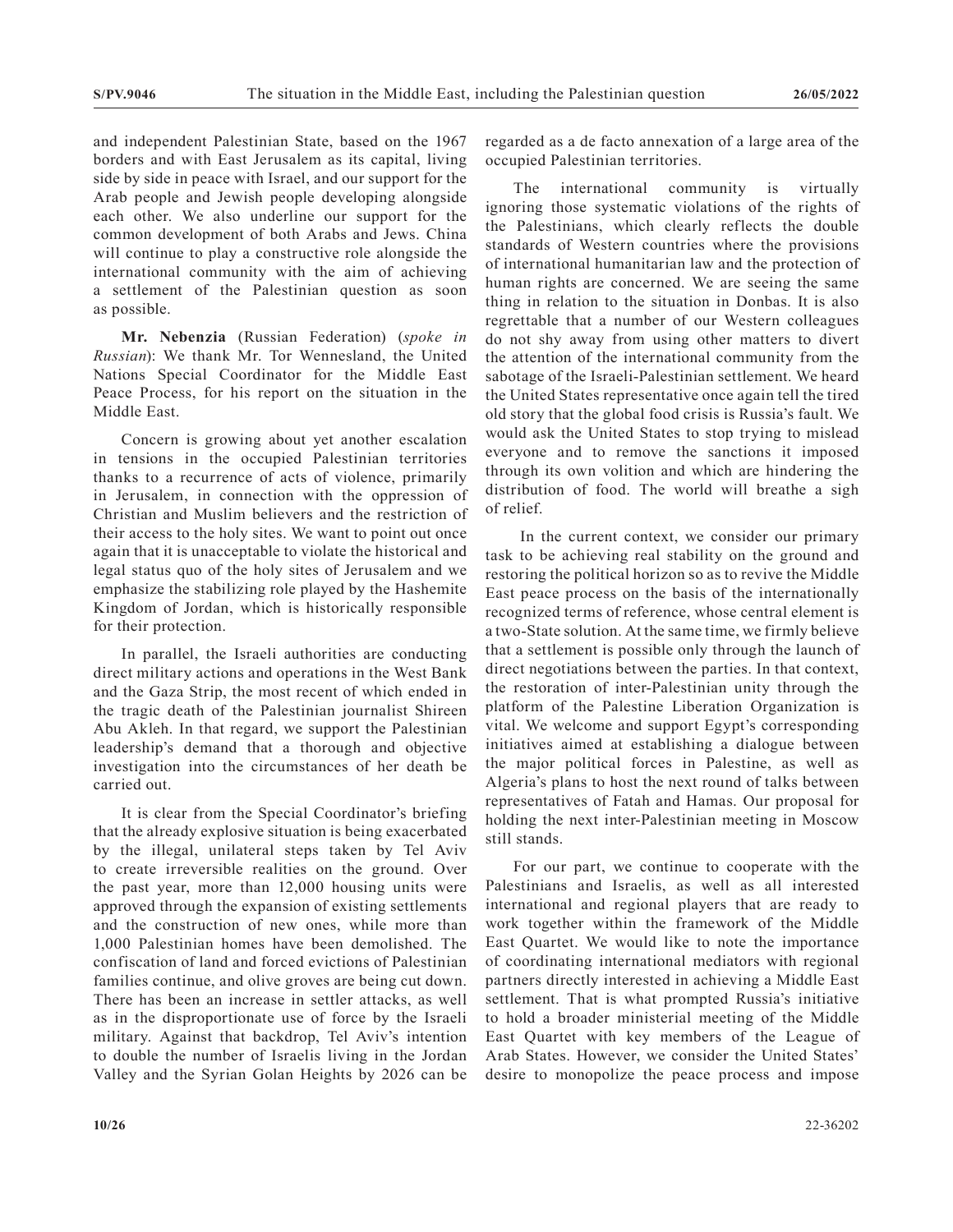so-called economic peace on the Palestinians, rather than meeting their legitimate aspirations to create their own independent State, to be counterproductive, as is Washington's unwillingness to join the activities of the Quartet of international mediators.

Given the deteriorating situation in the occupied Palestinian territories, it is vital to ensure that the effective efforts of the United Nations Relief and Works Agency for Palestine Refugees in the Near East continue to provide comprehensive humanitarian assistance to the Palestinians in the West Bank and the Gaza Strip, as well as to the Palestinian refugees in neighbouring Arab countries. We call on international donors to give the Agency's work more active support, considering that it has been the main international structure providing assistance to Palestinians in the areas of education, health care, social support, infrastructure and living conditions in refugee camps since 1949.

In that context, the Western organizers' decision not to invite Russia to the meeting of the Ad Hoc Liaison Committee for the Coordination of International Assistance to Palestinians is baffling. Russia has played an active role in the Committee's work on an ongoing basis since it was founded in 1993 and has made a significant and recognized contribution to creating a solid foundation for the implementation of a solution involving two States, Israel and Palestine. It is clear that this position has nothing to do with a genuine quest to find solutions to the conflicts in the Middle East and North Africa. Any attempt to exclude Russia from the process of resolving the Palestinian question, the situation in Syria or any other Middle East crisis would be counterproductive. Russia and the countries of the Middle East and North Africa share deep, stable and undeniable historical ties untainted by a legacy of colonialism, unlike the case with Western States. We intend to continue making an active contribution to resolving the acute conflicts in that part of the world and strengthening mutually beneficial relations with all the countries of the region, which represent a vital element of a multipolar world.

**Ms. Byrne Nason** (Ireland): I would like to thank Mr. Wennesland for his sobering briefing earlier and to recognize our Israeli and Palestinian colleagues with us at the table this morning. I particularly wanted to address our civil-society briefers, Ms. Robi Damelin and Mr. Daniel Munayer, to say that their work and their words today deserve our attention. More importantly, they deserve our support. We have listened carefully, with the empathy that Ms. Damelin asked for, and I would like to say that it is rare to hear such sincere and refreshing briefings at the beginning of a Council debate. I thank the presidency for arranging that.

We have one clear message today, which is to call for urgent de-escalation. All duty-bearers, including the international community, have a role to play.

We must be clear, however, that there are concrete steps that Israel, as the occupying Power, can take to de-escalate the situation. Ireland reiterates the importance of protecting the status of the holy sites in Jerusalem and its full respect for Jordan's custodial role. We share Tor Wennesland's concerns that the forthcoming Jerusalem Day flag march will escalate tensions. We call on all those concerned to ensure that it passes peacefully.

Yet again, Mr. Wennesland has reported on deeply disturbing developments, and Ireland condemns the recent terrorist attacks in Israel, most recently in Elad on 5 May. We have consistently said that there is no justification for terrorism, the victims of which deserve justice. Ireland also condemns all loss of civilian life in the occupied Palestinian territory. We call on Israel to address disproportionate security responses, as seen in Jerusalem, Jenin and elsewhere.

We deplore the shocking killing of *Al-Jazeera* journalist Shireen Abu Akleh and the excessive use of force by the police at her funeral. We call for a swift and independent investigation to bring the perpetrators to justice. Freedom of the media is essential, and journalists must be protected, as affirmed by the Security Council in resolutions 2222 (2015) and 1738 (2006).

Illegal settlement expansion by Israel continues. Ireland condemns the decision of the Israeli Higher Planning Council to advance plans for the construction of more than 4,000 housing units in the West Bank. We urge the Israeli authorities to reverse that decision.

Those settlements clearly violate international law. They undermine prospects for a two-State solution and are a major obstacle to a just, lasting and comprehensive peace. The latest decision, as well as the demolitions and evictions affecting the Palestinian populations in East Jerusalem and Area C, directly threaten the viability of a future Palestinian State and are underlying causes of tension and violence.

In common with its European Union partners, Ireland is deeply concerned about developments in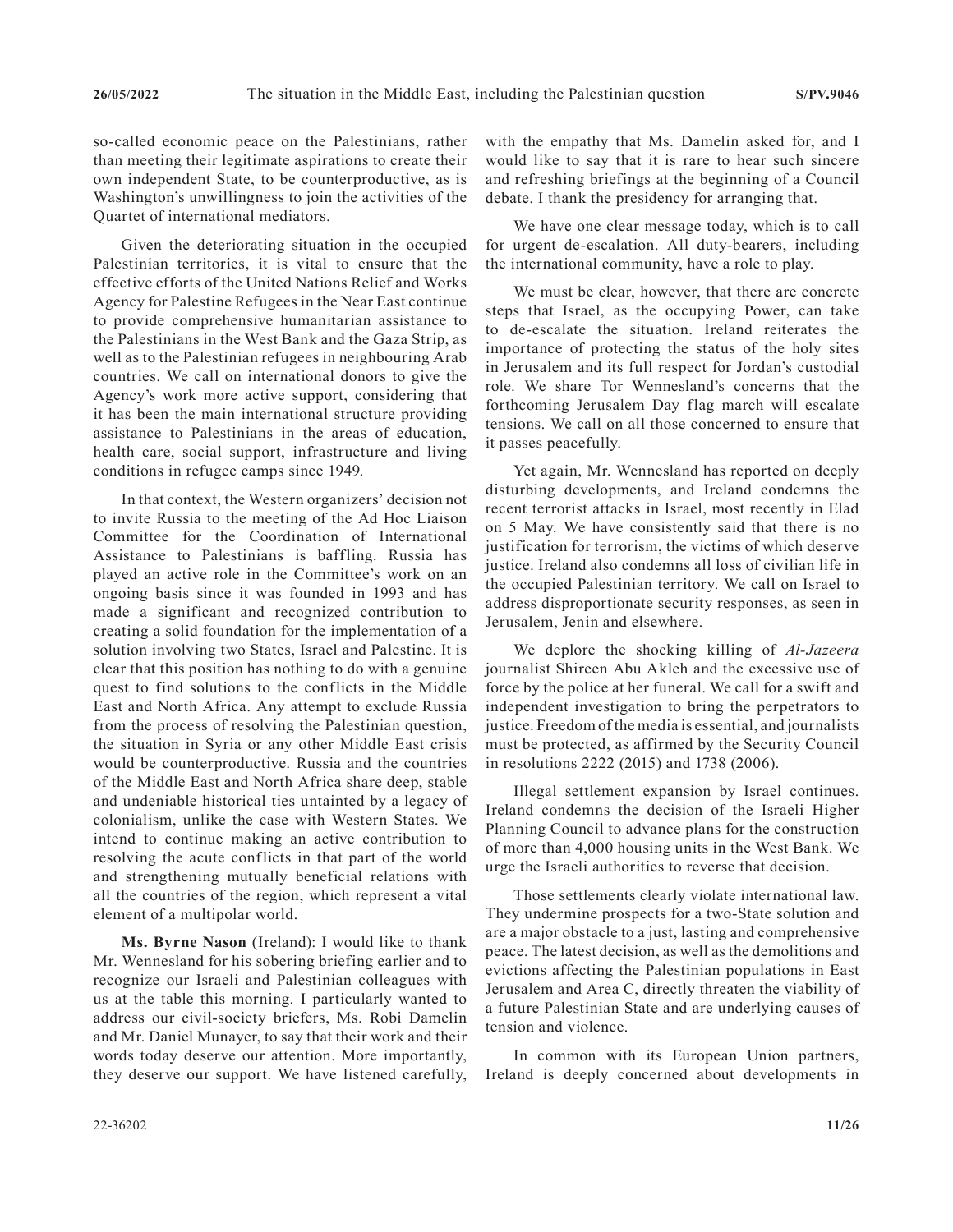Masafer Yatta, which could amount to the forcible transfer of approximately 1,200 Palestinians and the demolition of their homes. Ireland urges Israel to cease evictions and demolitions, including of donorfunded structures, in line with its obligations under international law and international humanitarian law.

The economic situation of the Palestinian people and the fiscal position of the Palestinian Authority remain dire. That has a destabilizing effect. Structural constraints for the sustainable development of the Palestinian economy must be removed. The Palestinian Authority must be further supported in its reform efforts, and the trend of declining donor support must be reversed. Ireland remains deeply concerned about the situation in the Gaza Strip and encourages the Israeli authorities to ensure that essential infrastructure projects can resume.

We renew our call on Israel to lift the blockade on the Strip and commend regional partners for their ongoing support. We also commend the United Nations system, in particular the United Nations Relief and Works Agency for Palestine Refugees in the Near East (UNRWA), for its support to the Palestinian people in extremely challenging circumstances. In this year's UNRWA mandate renewal, we urge the international community to match the political commitments to Palestine refugees with the funding required for the Agency to carry out its work.

While today our immediate focus is urgent de-escalation, a credible political horizon remains both vital and urgent. Economic and development measures on their own are not sufficient. In order to advance prospects for the resumption of a genuine and inclusive political process, Ireland calls for confidence-building measures. Israel, as the occupying Power, has a particular responsibility — for example, to refrain from the excessive use of administrative detention and release those who continue to be detained without formal charge.

Ireland also reiterates its call for the release of the mortal remains of Hadar Goldin and Oron Shaul to their loved ones so that they can have some closure, as well as for the release of the two Israeli civilians detained in the Gaza Strip. Those and other measures could assist with resuming a meaningful political process, without which future generations of Israelis and Palestinians will remain caught in a vicious cycle of occupation and conflict.

**Ms. Juul** (Norway): I thank Special Coordinator Wennesland for his remarks and for being here with us today in person. I also want to thank Robi Damelin and Daniel Munayer for their poignant and thoughtprovoking remarks.

We remain deeply concerned about the rising tensions, especially in East Jerusalem and the West Bank. It is essential for tensions to be lowered and for the threat posed by extremists to be controlled. The historic status quo of the holy sites must also be upheld. We condemn all acts of terrorism, and all acts of incitement and violence against civilians are unacceptable. In addition, as we have already noted in the Security Council, journalists must be protected. Their work is essential to peace and democracy.

We condemn the killing of *Al-Jazeera* journalist Shireen Abu Akleh and support the call for a thorough, transparent and impartial investigation. The scenes from her funeral procession in Jerusalem were deeply disturbing. Funeral processions must be shown the utmost respect, and civilians must always be protected.

We reiterate our call on the Israeli authorities to halt all settlement expansions, evictions and demolitions. We urge Israel to revoke the plans to demolish several villages in the Masafer Yatta area, which will forcibly evict approximately 1,300 Palestinians. Israel should also refrain from carrying out the announced plans to advance thousands of new housing units in the West Bank.

Norway and the European Union convened the Ad Hoc Liaison Committee for the Coordination of the International Assistance to Palestinians (AHLC) on 9 to 10 May in Brussels. The aim of the AHLC is to help build the foundation of a Palestinian State and help realize the two-State solution. Transferring authority to the Palestinian Authority (PA) is a key element of that process.

The AHLC commended the parties for the positive achievements realized since their meeting held in Oslo in November 2021. For example, the pilot for the electronic transfer of value-added tax has been launched. Barriers to trade between Palestine and Jordan are being removed. And access for Palestinians to the Israeli labour market has been increased from both the West Bank and Gaza. There are also new arrangements that provide more water and more wastewater treatment, and more goods are entering and being exported from Gaza.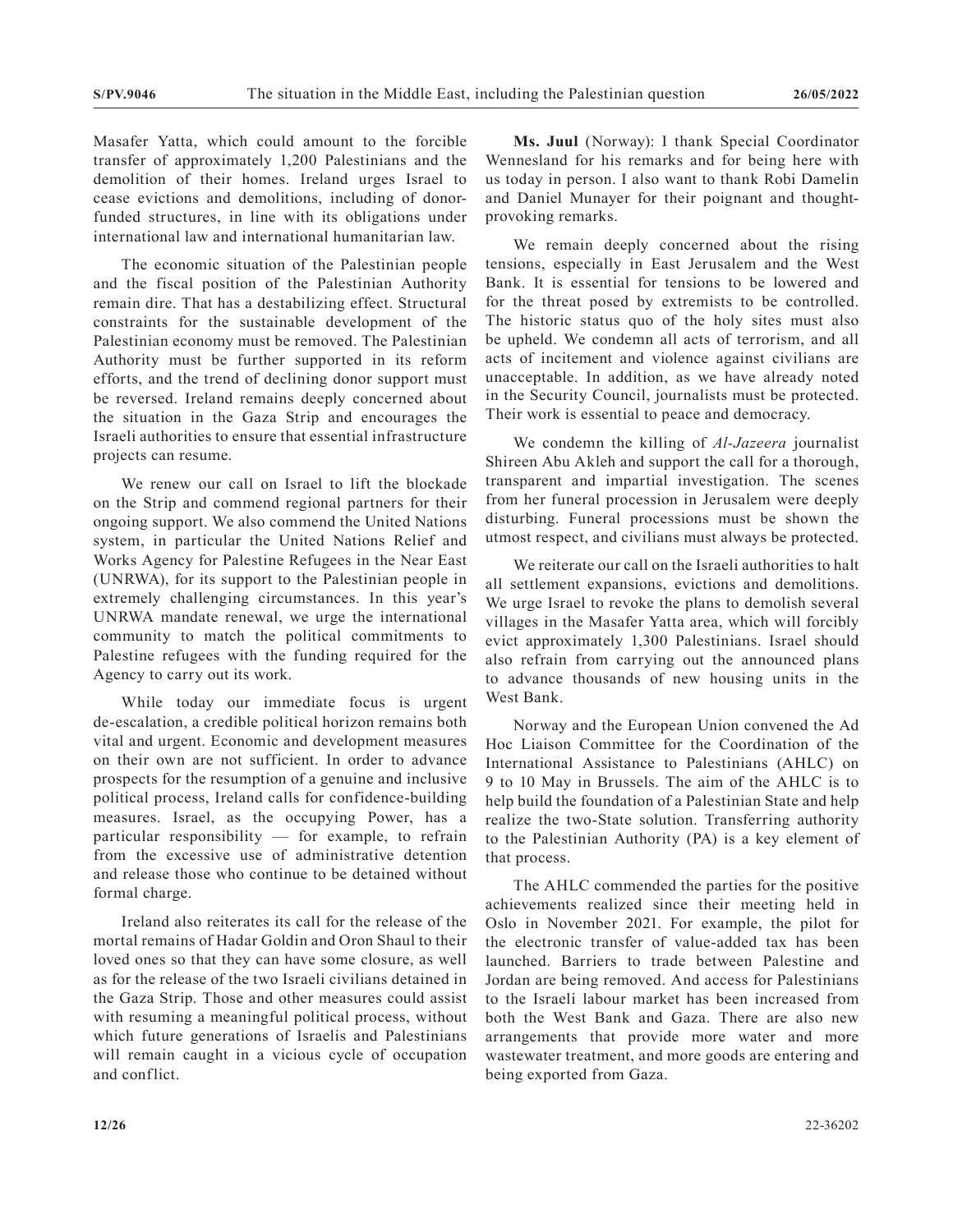Those steps are important for the development, economic growth and sustainability of the Palestinian Authority. However, the AHLC is impatient to see more progress. Announcements by the PA of unrealistic wage increases are causing concern and the muchneeded reforms aimed at balancing the budget cannot wait any longer.

The PA remains in a deep financial and political crisis. The two parties must further intensify their cooperation to stabilize the Palestinian economy, increase revenues to the PA and facilitate economic growth. Israel must also reduce the restrictions imposed by the occupation, avoid escalatory actions and take more active steps to strengthen the PA.

We call on all the parties to use the constructive spirit built by the AHLC to further address the underlying causes of the conflict and make progress on the political track. A political horizon is urgently needed. Improvement of the economic situation alone will not resolve the conflict. The two-State solution remains the only viable solution to secure the rights, safety and prosperity of both Israelis and Palestinians.

**Mr. Kiboino** (Kenya): I thank Special Coordinator Tor Wennesland for his presence here this morning and for his briefing. I also listened keenly to the observations made by Mr. Daniel Munayer and Ms. Robi Damelin. Constructive inter-ethnic and intercultural grass-roots engagements can, and do, contribute to coexistence despite, and within, the current fragile situation.

The implications of the escalating acts of violence in the past few months in Tel Aviv, at the Al-Aqsa Mosque and in Jenin are still being felt on the ground, as indicated by Special Coordinator Wennesland, at an extremely high cost to both Palestinian and Israeli lives. In view of the upcoming 28-29 May Jerusalem Day events, we urge all parties to exercise restraint in both action and rhetoric before, during and after the events.

We also call on all parties involved to continue affirming in word and demonstrating in action that the status quo of Jerusalem continues to be maintained.

Kenya welcomed the Council's recent press statement on the killing of the Palestinian-American journalist Shireen Abu Akleh (SC/14891). As we join in the call for an immediate, thorough, transparent and impartial investigation into her killing, we urge that the process does not lose sight of the contextual issues in which such tragic events continue to occur.

Kenya welcomes any constructive and practical steps that seek to secure the full implementation of the Council's resolutions. Those include any efforts, whether at the official or the grass-roots level, that contribute to the creation of a conducive environment for a negotiated peaceful settlement, including the final-status negotiations, and the actualization of the two-State solution with a viable Palestinian State based on the 1967 lines.

It is for that reason that we continue to condemn actions and entities that weaken the path to stabilization and enhance negative trends on the ground. The continuing attacks and inciteful rhetoric by Hamas, the Palestinian Islamic Jihad and affiliated militias underscore not only the destabilizing effect of terrorism, but also that terrorists and militias are actors with no incentive to consider or engage in the peace agenda. As we have stated before, the Council needs to go beyond condemnation of such acts and reinforce facilitation and capability mechanisms to address their continuing entrenchment and destructive operations.

High-level outreach and engagement by the Secretary-General and the Office of the Special Coordinator with the top officials of the Israeli Government, the Palestinian Authority and key neighbouring States, including Jordan and Egypt, will continue to remain critical. The important work of the United Nations Interim Force in Lebanon and the United Nations Disengagement Observer Force also remains vital to the stability of the subregion.

The 12 May decision by the Israeli authorities to advance plans for more than 4,000 housing units in the West Bank is concerning. As we have stated before, the advancement of settlements, the increasing settler population and clashes, arbitrary displacements and forced evictions, including the recent decision by the Israeli High Court regarding the Palestinian residents of Masafer Yatta, will continue to create a hurdle for the path of peace and the normalization of relations between Israelis and Palestinians. We call for the cessation of Israeli settlement activities in the occupied Palestinian territory, including East Jerusalem, in line with obligations under international law.

Inasmuch as peacebuilding is a rare terminology when it comes to the peace and security efforts in the Middle East, we encourage more focus on efforts that contribute to conflict prevention, mediation and recovery efforts and that address critical challenges,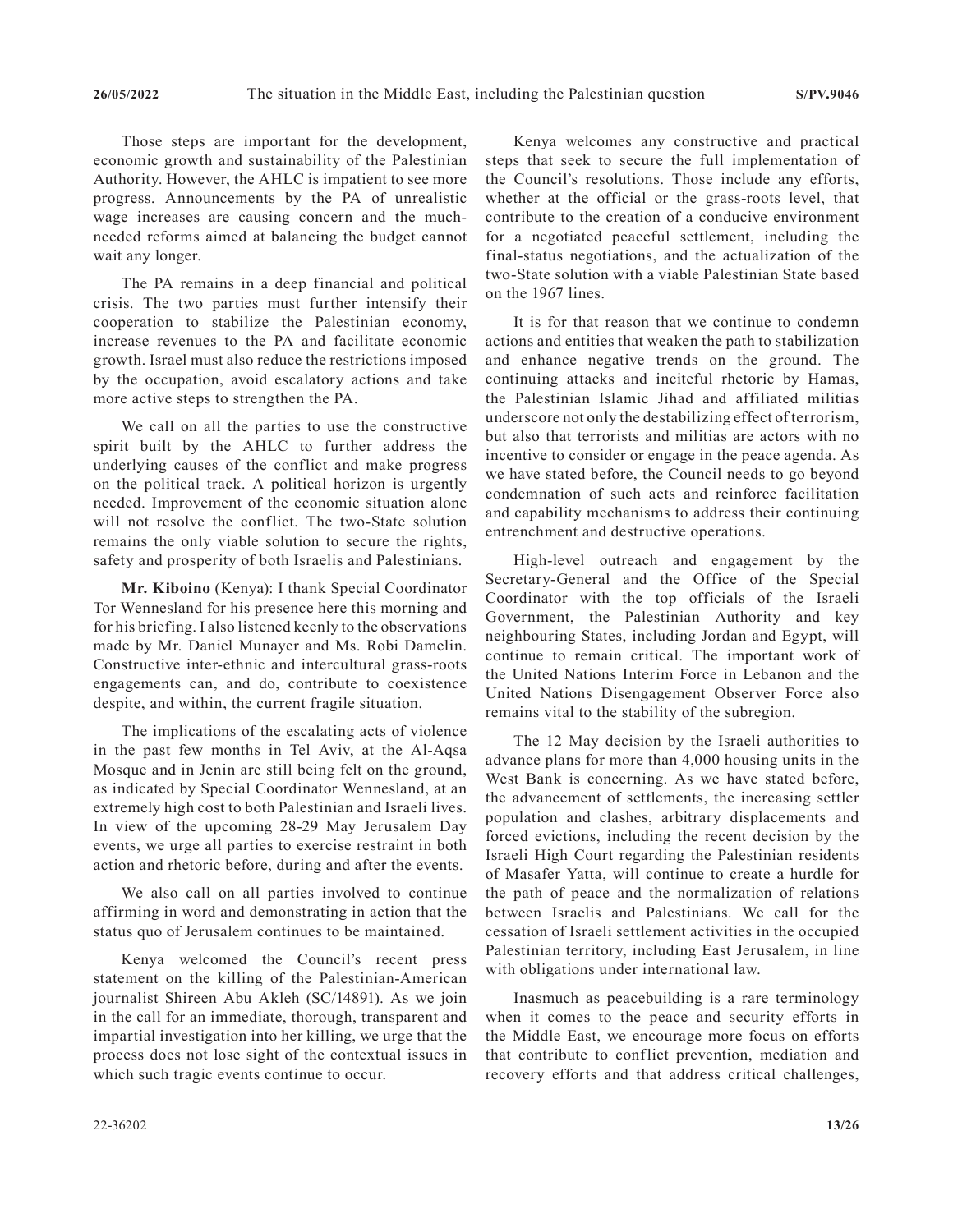such as State fragility and socioeconomic development in both Gaza and the West Bank.

The meeting of the Ad Hoc Liaison Committee for the Coordination of the International Assistance to Palestinians held in Brussels earlier this month under Norway's leadership is an important platform for such conversations. We welcome the high-level participation by both the Palestinian Authority and Israeli officials and note that the meeting touched on strengthened cooperation on various critical issues, including water, energy, trade and the overall improvement of the fiscal situation of the Palestinian Authority.

Kenya looks forward to localized, sustainable and tangible outcomes from such meetings and strengthened synergies among peace, security and peacebuilding when it comes to the situation in the Middle East, including the Palestinian question.

**Mr. Kariuki** (United Kingdom): I thank the Special Coordinator, Robi Damelin and Daniel Munayer for their insightful and powerful briefings. Sadly, the world's attention has been drawn repeatedly to the fragile situation in the Middle East this month.

We started with an appalling terror attack on innocent Israeli citizens in Elad as they celebrated their Independence Day. Our thoughts remain with the three victims and their families. We condemn the recent attacks against Israelis in the strongest possible terms, and reaffirm that the United Kingdom stands with Israel in the face of terrorism and violence.

We then witnessed the tragic killing of the veteran Palestinian-American Al-Jazeera journalist Shireen Abu Akleh in Jenin and the deeply disturbing scenes of the disproportionate use of force by Israeli police at her funeral. We urge a swift, transparent and impartial investigation into those events and meaningful accountability.

The United Kingdom is a strong defender of media freedom. The work of journalists across the globe is vital, and they must be protected when carrying out their critical work.

We also saw the advancement of more than 4,000 settlement units in the West Bank and the increased risk of eviction of more than 1,000 Palestinians in Masafer Yatta. We are clear that, in all but the most exceptional of circumstances, settlements, demolitions and forced evictions are illegal under international humanitarian law. We call on the Israeli Government to halt all

settlement expansion and evictions in the occupied Palestinian territories.

This ongoing cycle of violence only moves us further away from the peaceful solution that both Israelis and Palestinians deserve. We urge the parties to return to dialogue and take urgent steps to make progress towards peace.

We saw evidence of the value of dialogue and collaboration at the meeting of the Ad Hoc Liaison Committee for the Coordination of the International Assistance to Palestinians, chaired by Norway, in Brussels this month. We were pleased to see commitments from the parties to advancing economic cooperation. The United Kingdom is fully supporting those efforts and is ready to support further. To be clear, we believe momentum on economic issues must be in tandem with political commitment to make progress towards peace. We reaffirm, as we did with our partners at the Group of Seven Foreign Ministers meeting this month, our commitment to a negotiated two-State solution, which envisions both Israel and a viable Palestinian State, living side by side in peace and security and mutual recognition.

**Mr. Hoxha** (Albania): I thank the Special Coordinator for his briefing and his continued efforts in fulfilling his mandate.

Every time we meet on this issue, we look for good and positive news from the Middle East. It does not come often, but it does, such as the recent meeting of the Ad Hoc Liaison Committee for the Coordination of the International Assistance to Palestinians in Brussels. We support calls for a more strategic approach to address the Palestinian Authority's economic and fiscal crisis.

We also welcome the increase in the number of work permits as part of recent Israeli decisions to make improvements to access and movement. Such initiatives contribute to improving Palestinian livelihoods and easing tensions. They help to build confidence and trust among the parties.

But they should also be sustained and become irreversible. Increasing economic integration requires updating the regulatory framework governing the relationship between the Israeli and Palestinian economies in order to avoid exacerbating asymmetries that are there.

We are deeply troubled by recent developments marred by tension and violence. We strongly condemn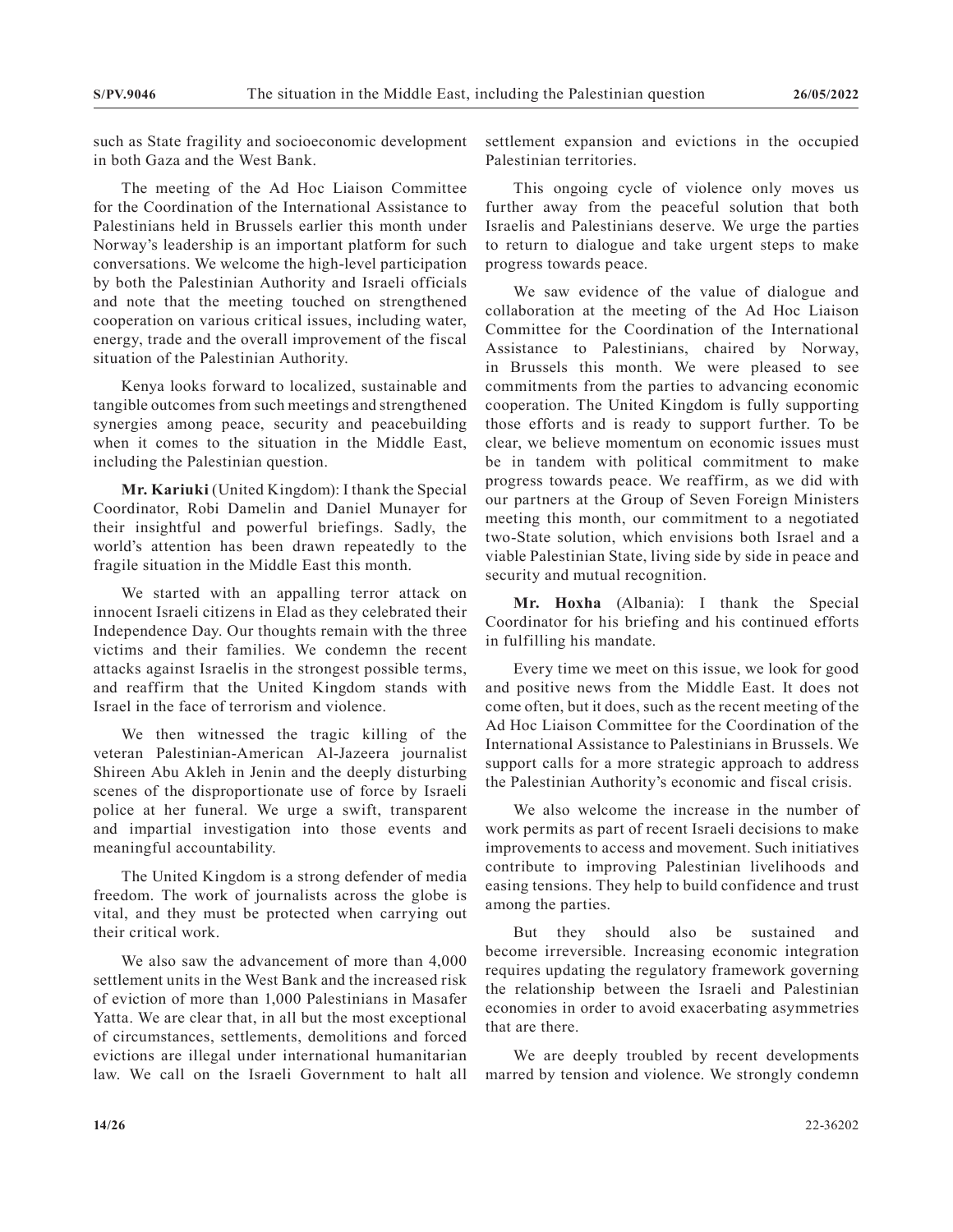the murder of Israeli citizens in terrorist attacks. Such despicable acts undermine trust, polarize communities and reverse gains. Like every country, Israel has the right to defend itself against terror through proportionate action.

We condemn in the strongest terms incitements to violence, such as the recent one from Hamas' leader in Gaza, who called on Palestinians to commit attacks using a "cleaver, ax or knife". We urge Palestinian Authority leaders to be the first to denounce such unacceptable postures. Violence only begets more violence, in a never-ending cycle, feeding only extremist ideas.

We are shocked and saddened by the killing the Al-Jazeera journalist Shireen Abu Akleh in Jenin. We urge both Palestinian and Israeli authorities to cooperate on carrying out a thorough, fair and impartial investigation so as to ensure accountability, as called for by the Council. Unfortunately, Shireen Abu Akleh is not the first journalist to be killed, but we fervently hope that she will be the last to lose her life in the line of duty. We must do everything in our power to protect journalists in their noble mission of pursuing the truth and informing the public.

We have time and again called on the parties to avoid any action that may undermine efforts, however timid, towards understanding. We have seen it so many times: it takes a great deal of effort to build trust, and it takes only a second to destroy months and even years of effort, and bring back tension and violence with their painful toll in human lives. Parties should resist and refrain from any acts that push the two-State solution away.

The opponents of peace on both sides would use every occasion to bring and maintain the Middle East peace process to an unsustainable impasse. We are concerned about the announcement of plans for building new settlements and the court decision to evict more Palestinians from their homes. All of that is wrong. Settlements are illegal under international law.

These unilateral actions further undermine trust between Palestinians and Israelis, without which peaceful coexistence is impossible. They shatter hopes for the creation of a viable and contiguous Palestinian State that lives in peace with a democratic Israel. We urge both parties to continue their close contacts and cooperation in as many areas as possible to help break and reverse the trend of vicious cycles that widen the gap between them.

People are tired of endless cycles of tensions and violence. They need perspective and visibility. As we heard today, they need hope to project and build their futures. We have seen so often before that lowintensity violence can erupt in a major conflagration of violence, which takes everyone back to square one, squandering years of tireless efforts to bring the parties closer together. This requires patience, wisdom, vision and leadership.

It also requires time, because time loses its meaning if it is not properly or purposefully used. We were heartened by the accounts from the civil society representatives, Ms. Damelin and Mr. Munayer, in particular their vision and efforts aimed at reconciliation. What we heard from them is not only a wish but a real contribution for change, understanding and peace. And, yes, peace is made with hope, through daily efforts on the ground, in the neighbourhood, through people-topeople contacts, by knowing and accepting others by coming together.

There is no alternative to peace through negotiations, which is the only way to advance towards the resolution of the longest conflict in modern history, where Israelis and Palestinians can enjoy their equal rights and freedoms in peace and prosperity.

**Mr. Asokan** (India): I thank the United Nations Special Coordinator Tor Wennesland, Mr. Daniel Munayer and Ms. Robi Damelin for their briefings.

The events during the holy period of Ramadan have illustrated the potential volatility surrounding the holy sites in Jerusalem. Provocative actions or rhetoric must be avoided, and the historic and legal status quo in the holy sites in the city must be respected and fully preserved. A concerted diplomatic effort is also required to deal with the root causes of the recent tensions and ensure that the situation does not deteriorate again.

Violent attacks and the killing of civilians have continued in Palestine and Israel. We strongly condemn such acts, which have resulted in an increasingly high number of casualties, including women and children. Immediate steps must be taken to ensure the complete cessation of violence. Resolution 2334 (2016) calls upon parties to prevent all acts of violence against civilians, including acts of terror, and to refrain from provocative acts of incitement and inflammatory rhetoric. Any action that unduly alters the status quo on the ground and undercuts the viability of the two-State solution must be eschewed.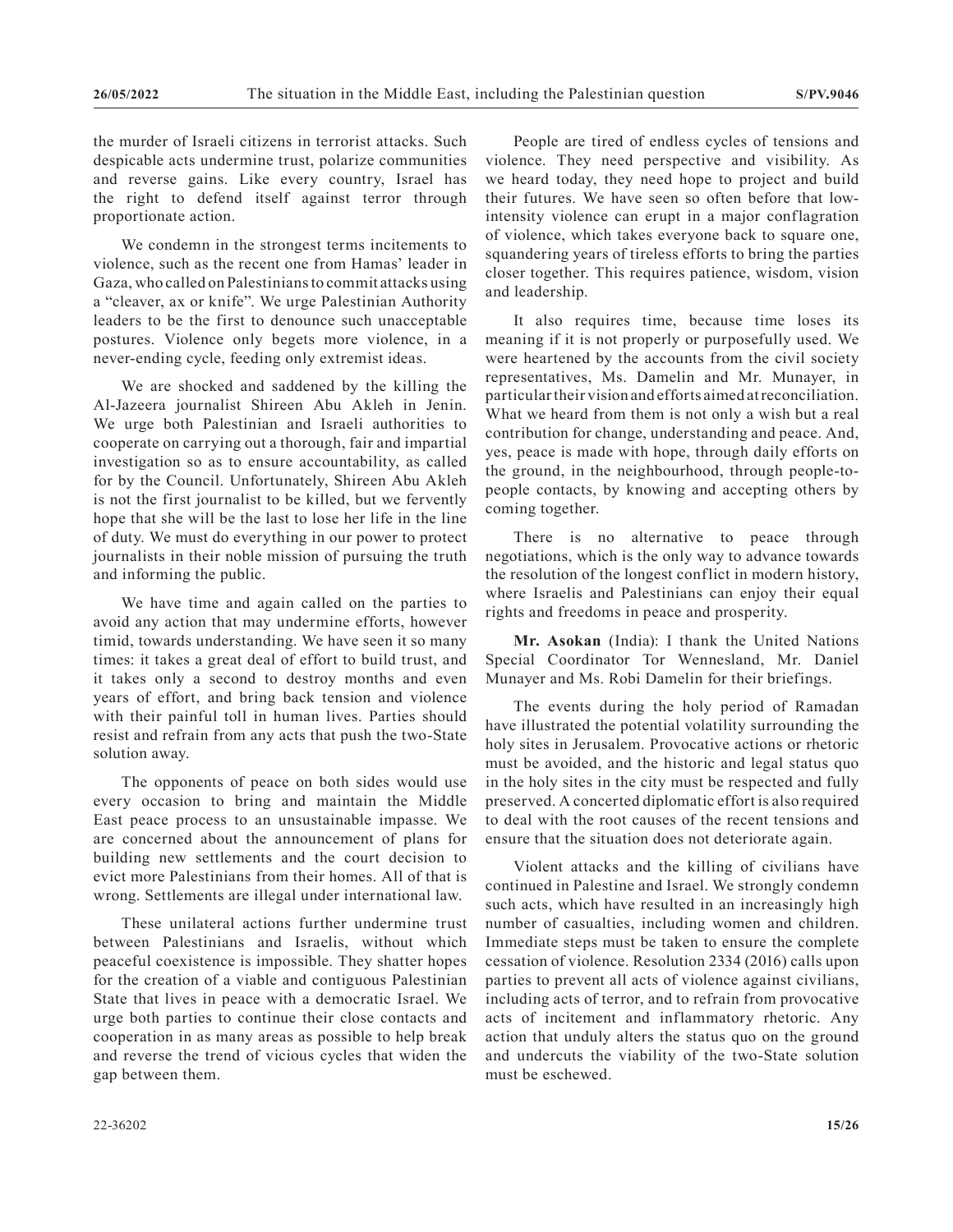We are following the developments in Masafer Yatta with concern. Tensions have risen over the potential legal eviction of the Palestinian families in the area, which includes children. We appeal for the status quo to be maintained in Masafer Yatta, in the interests of peace and stability.

The continued precarious financial situation of the United Nations Relief and Works Agency for Palestine Refugees in the Near East (UNRWA) remains another matter of concern, as the Agency's lack of funding can adversely affect the delivery of humanitarian services to the Palestinian refugee community in Palestine and elsewhere. In this regard, we welcome the convening of the Ad Hoc Committee of the General Assembly for the announcement of voluntary contributions to the Agency in June. We hope that the international community will pledge adequate funding to help UNRWA overcome the financial crisis. Over the last four years, India contributed \$20 million to the Agency, and it has also pledged another \$5 million for UNRWA's programme budget for the year 2022.

Recent incidents have underscored that the security challenges could quickly reverse any gains made in the socioeconomic sectors unless there is a political dialogue between Israel and Palestine. An early return to the peace process by launching credible direct negotiations, while addressing the security and economic challenges, is an immediate necessity.

India has consistently called for direct peace negotiations between Israel and Palestine based on the internationally agreed framework, taking into account the legitimate aspirations of the Palestinian people for statehood and Israel's legitimate security concerns. The absence of direct negotiations is not conducive to securing long-term peace and will only increase the risk of recurrence and escalation of violence.

Let me conclude by reiterating India's firm and unwavering commitment to the two-State solution and the peaceful resolution of the Palestine question. India has always supported a negotiated two-State solution leading to the establishment of a sovereign, independent and viable State of Palestine living within secure and recognized borders, side by side and at peace with Israel.

We call on the United Nations and the international community to prioritize reviving peace negotiations between Israel and Palestine. India stands ready to support all international efforts aimed at achieving a comprehensive and lasting solution to the Palestinian question.

**Mrs. Gasri** (France) (*spoke in French*): I join others in thanking Special Coordinator Tor Wennesland for his briefing, and Ms. Robi Damelin and Mr. Daniel Munayer for their respective testimonies and courageous efforts for peace.

I would like to stress three points. First, France strongly condemns the terrorist attacks that have hit Israel in recent weeks. We will never compromise on Israel's security.

Secondly, France is concerned about the continuing deterioration of the situation in the Palestinian territories. The multiplication of facts on the ground is making the prospect of a two-State solution ever-more remote, even though it remains the only one capable of bringing about a just and lasting solution in the quest for peace.

Together with our European partners, we have expressed our deep concern about the decision of the Israeli authorities to move forward with plans to build more than 4,000 housing units in many West Bank settlements. We have called on them to reverse this decision, which is a flagrant violation of international law and an obstacle to peace, and we now reiterate this call.

The recent Israeli Supreme Court decision paves the way for the eviction of more than a thousand Palestinians in Masafer Yatta, including more than 500 children, which, if these orders are implemented, would be the largest forced transfer since 1967. We therefore call on Israel not to proceed with the demolitions and evictions of Palestinians, including in Masafer Yatta, as such acts would run counter to international humanitarian law, in particular the Fourth Geneva Convention.

Thirdly, France remains concerned about the significant risk of escalation. The Security Council has strongly condemned the death of Shireen Abu Akleh while she covered an operation conducted by Israeli security forces in Jenin. A transparent investigation must be carried out as soon as possible, and those responsible must be held to account. We also reiterate our dismay at the unacceptable violence perpetrated during her funeral at Saint Joseph's Hospital in Jerusalem, which is under French protection.

We also call for the utmost restraint in Jerusalem on the occasion of the holding of the flag march to be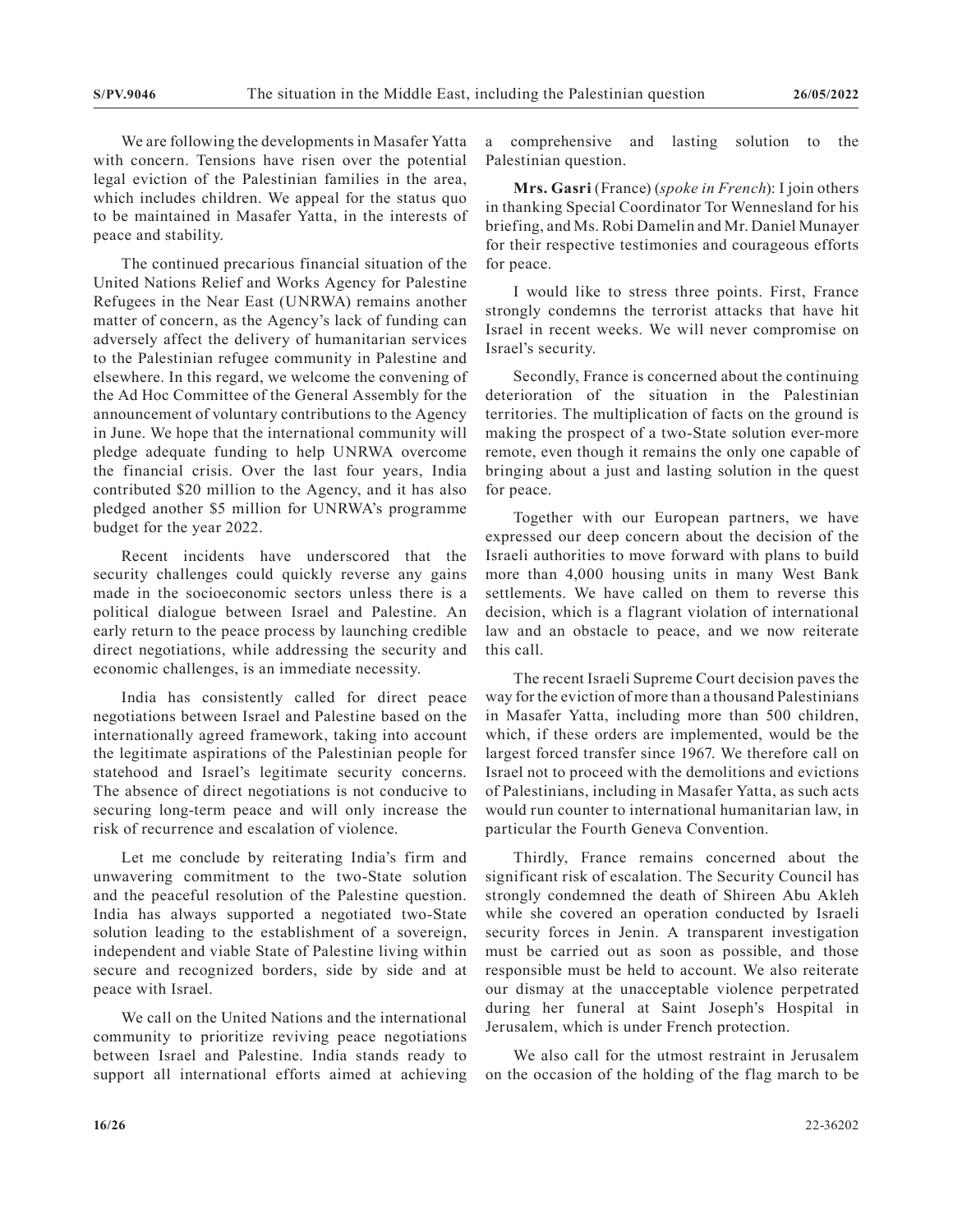held next Sunday. A revision of the route of the march would be appropriate with a view to reducing tensions. It is also necessary to preserve the historical status quo of the holy sites, and we recall Jordan's special role in that respect.

There is an urgent need to restore the political horizon for the relaunching of negotiations on the basis of the agreed parameters, relevant Council resolutions and international law. The Council obviously has a role to play and must encourage the parties to return to the path of dialogue. In that regard, we welcome the constructive discussions between the parties at the most recent meeting of the Ad Hoc Liaison Committee for the Coordination of International Assistance to Palestinians, and we hope that they will lead to tangible results and political momentum.

France remains determined to work towards the revival of the Middle East peace process. We will also continue to support the Palestinian people and the United Nations Relief and Works Agency for Palestine Refugees in the Near East, as well as Palestinian civil society, in the face of the many challenges yet to be overcome.

**Mr. Abushahab** (United Arab Emirates) (*spoke in Arabic*): I thank the United Nations Special Coordinator for the Middle East Peace Process, Mr. Tor Wennesland, for his comprehensive briefing and his tireless efforts to calm the situation in the occupied Palestinian territories. We also thank Mr. Daniel Munayer and Ms. Robi Damelin for their impactful briefings and all their critical efforts to support reconciliation between the two sides.

The current situation is marked by high tensions and characterized by uncertainty. Amid continued provocations and the accompanying deterioration of the humanitarian, security and political conditions, there are grave concerns regarding potential escalations in the upcoming period that could prove difficult to control. In response to those developments, we must consider formulating short-, medium- and long-term solutions. In that regard, we would like to highlight the following points.

First, all parties have a responsibility to exercise restraint, reduce tensions and refrain from any steps that might inflame the situation on the ground, especially around the holy sites in the city of Jerusalem. As a top priority, the continual confrontations in the cities of the West Bank must be stopped.

The killing of journalist Shireen Abu Akleh and the subsequent responses at both the local and international levels confirm the fragility of the current situation. It also sheds further light on the impact of the conflict, which continues to result in a human toll among innocent civilians, especially women and children. The Security Council press statement on the killing of Ms. Abu Akleh (SC/14891) confirms the current consensus that it is necessary to closely monitor the situation, underlining the need to urgently address such serious developments.

In that regard, we reiterate our strong condemnation of that killing, as well as the importance of an impartial, independent and transparent investigation into her death. We also believe that necessary measures must be taken to ensure the non-recurrence of such incidents in future so as to protect the lives of innocent people and journalists during conflicts, in line with international law.

Similarly, the recent decision to force more than 1,000 Palestinians to leave their homes in Masafer Yatta, located in the south of the West Bank, will further exacerbate security and humanitarian conditions for the population. Not only is that an illegal practice but it also undermines peace efforts and should therefore be halted.

Secondly, we must take urgent and proactive measures in the Council to help maintain calm and prevent another cycle of conflict. It is necessary to intensify contacts and diplomatic endeavours with and between the Palestinian and Israeli sides to discuss ways of restoring calm and building confidence between them.

In particular, local and regional coordination should be strengthened to maintain the historic and legal status quo of the holy sites in Jerusalem. In that context, we stress the important role of the Hashemite Kingdom of Jordan as the custodian of the city's Islamic and Christian holy sites.

While we seek to rectify the current situation, our attention should not be distracted from the political process, which is suffering from a prolonged stalemate and requires serious steps forward to be taken. In that regard, it is possible to reactivate several international initiatives that have sought to catalyse dialogue between the two parties during the past few years. The primary goal for all must be the return of the parties to direct and serious negotiations that lead to a political settlement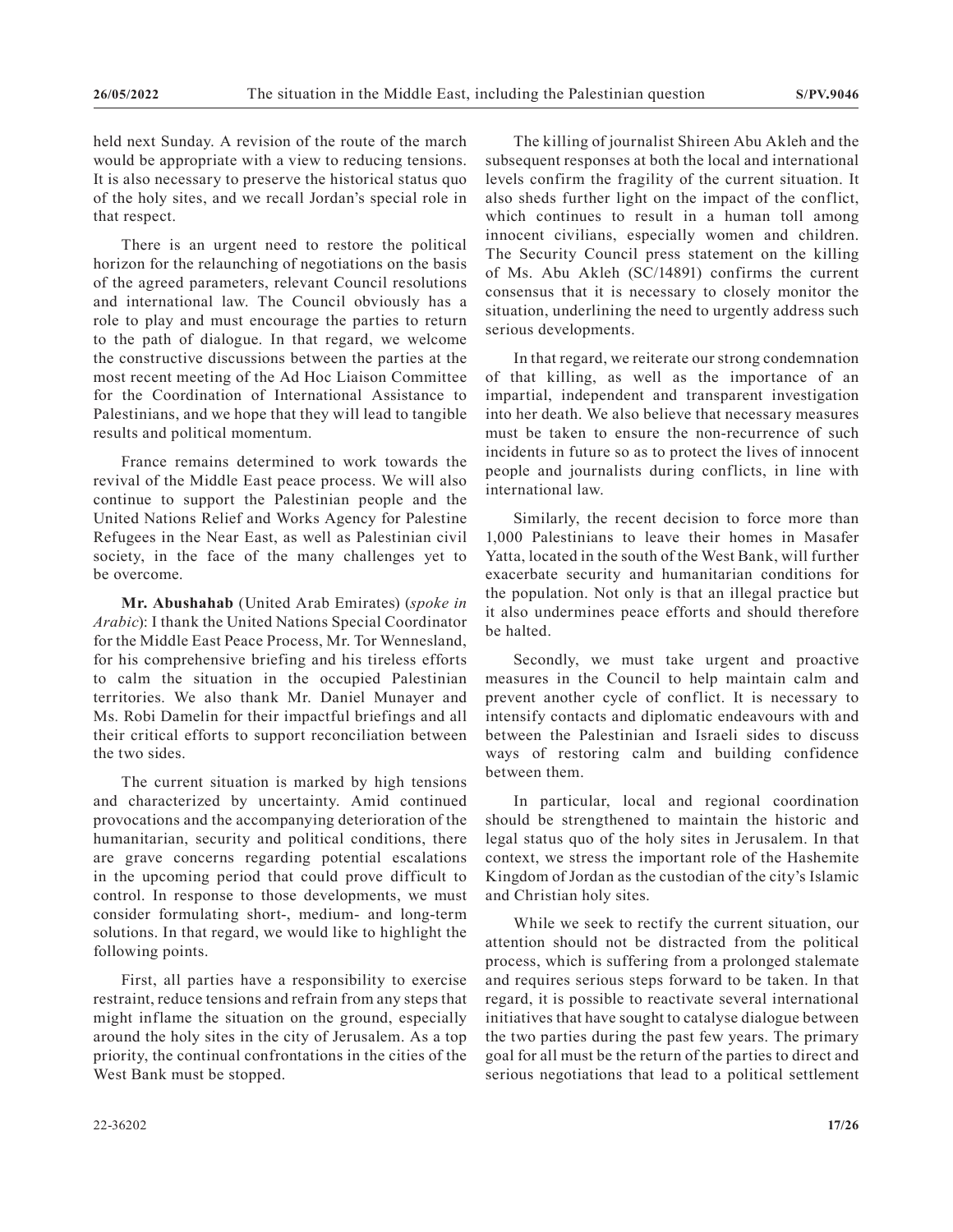based on the two-State solution and the establishment of an independent and sovereign Palestinian State along the 4 June 1967 borders, with East Jerusalem as its capital, living side by side with Israel in peace and security and mutual recognition.

Thirdly, we underscore the need to address the difficult humanitarian conditions facing the Palestinian people, especially given the increasing levels of food insecurity due to inflation and rising global food prices. Both sides must be encouraged to reach understandings that improve the economic and living conditions of the Palestinian people.

In that context, we welcome Israel's decisions to ease the restrictions imposed on the movement of Palestinians and to approve additional work permits. We look forward to building on those steps, which are necessary to improve the worsening conditions, in order to contribute to confidence-building and the creation of an environment conducive to achieving peace in the region.

We also underscore the important role of the Ad Hoc Liaison Committee for the Coordination of International Assistance to Palestinians, chaired by Norway, in promoting economic development efforts in the occupied Palestinian territory.

In conclusion, we stress that the time has come to take courageous political steps to spare the Palestinian and Israeli peoples from any further suffering.

**Mr. Biang** (Gabon) (*spoke in French*): I thank the United Nations Special Coordinator for the Middle East Peace Process, Mr. Tor Wennesland, for his informative briefing. I also wish to thank Mr. Daniel Munayer and Ms. Robi Damelin for their moving testimonies. I welcome the presence of the Permanent Representative of Israel and the Permanent Observer of Palestine.

The death of American-Palestinian journalist Shireen Abu Akleh on 11 May was truly a tragedy, which was exacerbated by the indecent acts of violence at her funeral, when the procession was interrupted by incidents that represented an attack on dignity and respect for the dead. We were deeply shocked and saddened by that series of events and wish to condemn them. We call for an independent investigation to shed light on the exact circumstances surrounding the tragedy and to establish responsibility. That crime must not go unpunished.

Human suffering does not discriminate on the basis of nationality, religion, culture, skin colour, geography or ideology. The heartfelt appeals just made by Ms. Robi Damelin and Mr. Daniel Munayer call on our humanity and for the need to shed our preconceived ideas and act without delay, with hope as our guide. The suffering that has become the daily lot of the Palestinian population does not spare Israeli families. In the face of such suffering, our humanity cannot remain indifferent.

Lieutenant Hadar Goldin, who was kidnapped only hours after the declaration in August 2014 of the ceasefire negotiated by the United Nations and the parties concerned, represents another dimension of the same human suffering and indiscriminate violence that characterizes the Palestinian-Israeli conflict. Almost eight years later, neither his remains nor any sign of life has been sent to his family, which is losing hope of even giving him a proper burial.

The issues relating to the identification and return to families of human remains are critical for both sides, as they contribute to establishing an environment of trust between the parties, which is essential to building peace. It goes without saying that the return of bodies is a major point of disagreement between the two communities, given that the remains of victims killed in various security incidents are being withheld by the belligerents in violation of international humanitarian law. That issue is especially sensitive as it concerns respect for funeral rites, which are an integral part of the culture and identity of both parties.

The continuing human suffering of the Palestinian and Israeli peoples is the responsibility of everyone— the parties to the conflict and the international community. The flagrant violations with impunity of Security Council resolutions do not contribute to calming the situation. Pursuing the policy of expanding illegal settlements, demolishing homes and evicting families is increasing the volatility of the security situation in the occupied Palestinian territories. Approximately 1,200 people, including 580 children, are currently at risk of forced eviction and the loss of their property, livelihoods and access to water and sanitation and education facilities.

The situation is all the more worrisome in the light of the current humanitarian crisis observed on the ground. We note with interest the visit to the region of the delegation led by the Acting Humanitarian Coordinator, Samer Abdel Jaber, to meet with Palestinian residents who are at risk of forcible transfer.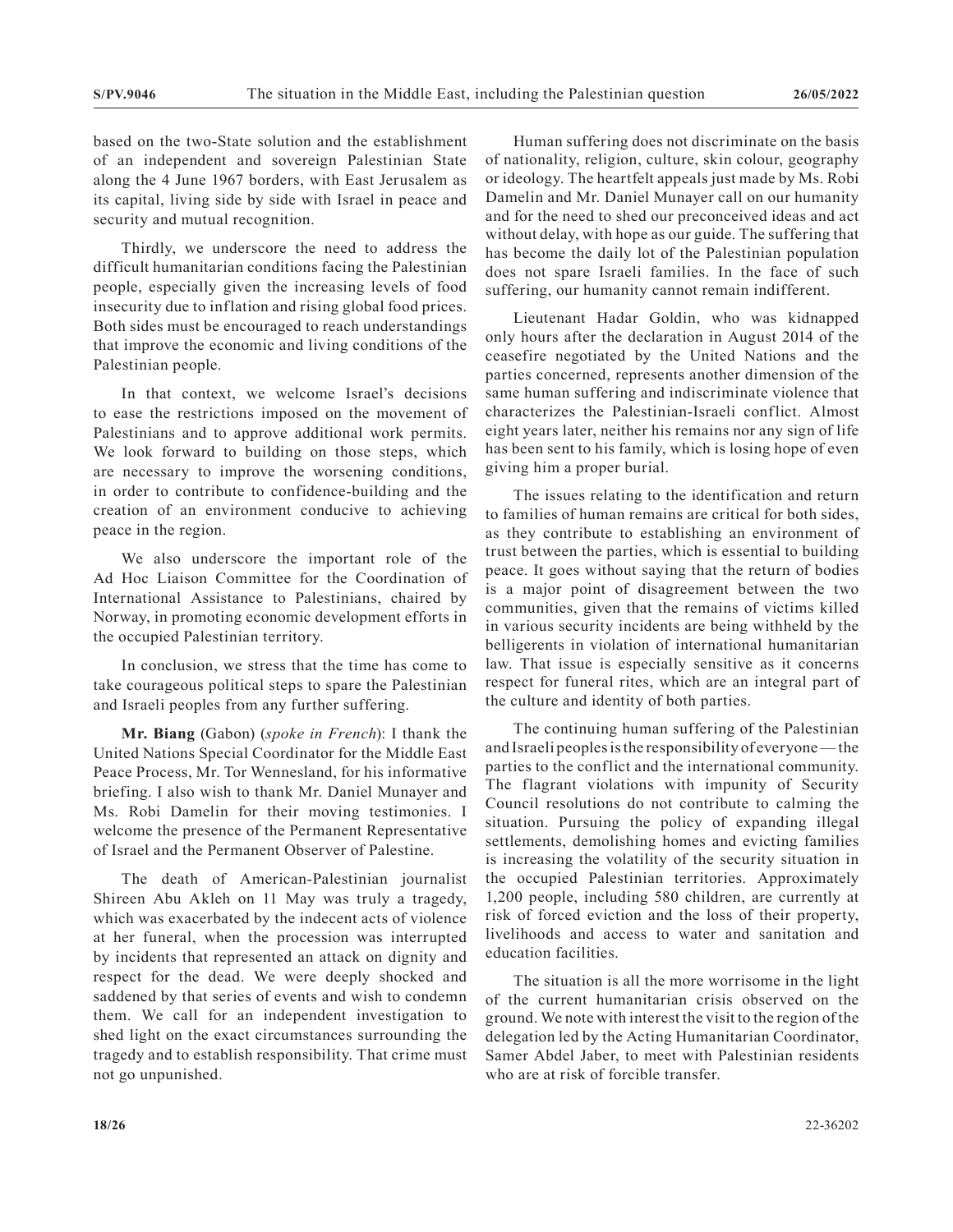Gabon calls on the Israeli and Palestinian authorities to show restraint and commit to taking confidence-building measures to give peace a better chance. Today more than ever, there is a need to strengthen regional and multilateral cooperation with a view to resolving the conflict, which has caused untold suffering to the civilian populations for too long. In that regard, we welcome the recent visit by the Minister for Foreign Affairs of Turkey to Israel and Palestine.

We call on the Middle East Quartet to step up its efforts to encourage the Israeli and Palestinian leaders to resume, in good faith, an inclusive dialogue, in which all segments of society, including women, should participate. The establishment of the State of Palestine is an essential step to bringing the peace process to a successful conclusion, which will have an overarching impact on the entire region.

We reaffirm our full support for the two-State solution. Gabon hopes that the rapid resumption of Israeli-Palestinian negotiations will achieve a real and lasting peace, based on respect for the principles agreed by the parties and in keeping with the provisions of international law.

In conclusion, we reiterate our full support for Special Coordinator Wennesland and his tireless efforts to bring the conflict to a peaceful conclusion and reaffirm our vision of a two-State solution that requires the firm political will and commitment of the parties, as well as the engagement of the international community, including regional actors.

**Mr. Ochoa Martínez** (Mexico) (*spoke in Spanish*): At the outset, I am grateful for the briefings by Special Coordinator Wennesland and the very moving presentations by Ms. Damelin and Mr. Munayer. I also welcome the presence of the delegations of Israel and Palestine.

Given what we have just heard, the need to end the cycle of violence is clear. Concerning the death of Palestinian-American journalist Shireen Abu Akleh in Jenin on 11 May, Mexico reiterates its condemnation of attacks against civilians, including journalists and media personnel, and urges the promotion and protection of freedom of the press and the right to access information, in accordance with resolution 2222 (2015). Mexico demands an immediate, thorough and independent investigation of the incident, offers its condolences and deplores the violence that took place at her funeral.

My country also condemns the launching of rockets from Gaza and attacks against Israeli citizens, the most recent of which took place in Elad and resulted in the death of three people. Those incidents have added to a growing list of such attacks this year alone. We join Ms. Damelin in what she said earlier. We urge Israeli and Palestinian religious, political and social leaders to refrain from inflammatory rhetoric and incitement.

Concerning the announcement by the Israeli Government of the construction of 4,000 new housing units in the West Bank, we stress that the continued expansion of Israeli settlements restricts the freedom of movement, dispossesses the Palestinian population of its natural resources and territory, runs contrary to international law and constitutes an obstacle to achieving peace. We call for ending settlement expansion.

Similarly, we are deeply concerned about the Israeli Supreme Court ruling of 4 May upholding the legality of the forcible transfer of 1,200 Palestinian residents of Masafer Yatta. Such a ruling constitutes a violation of residents' rights and sets a dangerous precedent as it contravenes international legal obligations.

Despite each one of those challenges, we welcome the recent meeting held by the Ad Hoc Liaison Committee for the Coordination of the International Assistance to Palestinians, chaired by Norway. We acknowledge the assistance provided by the donors to the Palestinian Authority. We also welcome the economic development measures promoted by Israel for Gaza. However, they are not sufficient to address the grave humanitarian situation and it is therefore imperative to lift the blockade of the Strip.

We note the precarious financial situation of the Palestinian Authority, which continues to worsen. We call on the Palestinian Authority to implement pending reforms that will enable it to reduce its fiscal deficit.

In conclusion, Mexico reaffirms its position in support of a two-State solution that addresses Israel's legitimate security concerns and allows for the establishment of a sovereign, politically and economically independent Palestinian State, living side by side in peace with Israel within secure and internationally recognized borders, in accordance with international law and the relevant United Nations resolutions.

**Mrs. Hackman** (Ghana): Let me first thank the Special Coordinator for the Middle East Peace Process, Mr. Tor Wennesland, for his briefing on the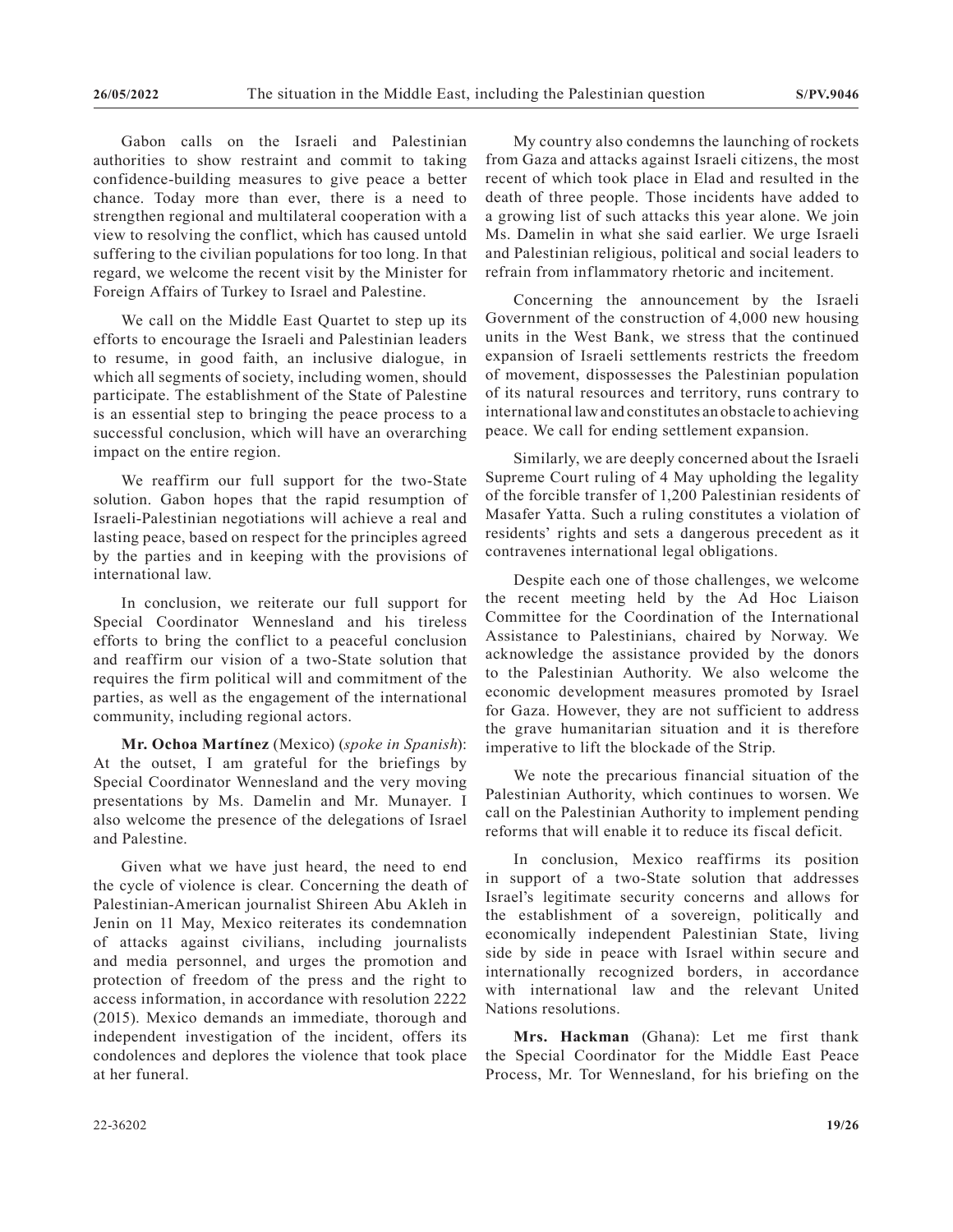overall volatile situation in the Middle East, including the question of Palestine, as well as for highlighting the measures being taken to restore calm and work towards a peaceful solution of the Israeli-Palestinian conflict. We are also grateful to Ms. Robi Damelin, of the Parents Circle-Families Forum, and Mr. Daniel Munayer, Executive Director of Musalaha, whose personal experiences, as we heard, reinforce the need for a peaceful settlement and reconciliation between the two peoples. We welcome the participation of the Israeli and Palestinian representatives in this meeting.

The collective aspiration of the Security Council for Israel and Palestine to live peacefully, side by side as two sovereign States within secure borders and with a shared capital in Jerusalem, should not be obscured by the highly degenerative environment witnessed in recent months. Rather, the Security Council, working in concert with regional actors, must seek to play an enhanced role in reinvigorating the Middle East peace process, with a view to stemming the rising violence and moving on to facilitate a renewed and constructive dialogue on a political horizon that would ultimately lead to the two-State solution.

We join the international community in expressing our strong discontent over the killing of the Palestinian-American journalist Ms. Shireen Abu Akleh, who was fatally shot in the line of duty in Jenin, and we deeply regret the disruption of her funeral procession, which turned an otherwise solemn ceremony into yet another scene of pandemonium. We offer our sincerest condolences to her family and loved ones. Like civilians, the killing of journalists in conflict situations constitutes a fundamental breach of the rules of international humanitarian law, for which there must be accountability.

We note with concern the continuing confrontations and violent clashes at Jerusalem's holy sites. While urging religious tolerance and peaceful coexistence among worshippers of the different faiths, we stress the need for the legal and historical status quo to be upheld.

We urge restraint from unilateral actions that threaten the peace and obliterate the possibility of the two-State solution in the future.

The recent spate of terrorist attacks, which continue to ramp up the death toll of innocent civilians, remains a source of concern. We condemn, in particular, the 5 May attack that occurred in the central Israeli city of Elad, killing three Israelis and leaving four others wounded, following the celebration of Israel's independence. The canker of terrorism that plagues Israel and Palestine can be eliminated only through a coordinated response that addresses the root causes.

We have further taken note of the mounting economic difficulties arising from insufficient revenue and an increased absence of donor funding. The International Monetary Fund has detailed the Palestinian economy as having a dire outlook and requiring transformational reform with efforts from the Palestinian Authority, Israel and the donor community. We therefore welcome the ongoing support extended by the Israeli Government, including the increase in the number of work permits issued to Gaza residents, trade measures and infrastructure projects. In that regard, we also welcome the further commitments made by donors within the framework of the meeting of the Ad Hoc Liaison Committee for the Coordination of the International Assistance to Palestinians held in Brussels this month and commend the leadership of Norway, the European Union and the United States.

We highlight the plight of the 5.5 million registered Palestinian refugees in the expectation that increased funding support for the work of the United Nations Relief and Works Agency for Palestine Refugees in the Near East will be realized during the meeting of the Ad Hoc Committee for the purpose of announcing voluntary commitments, to be held on 23 June.

We encourage the leadership of the Palestinian Authority to work with the Israeli Government towards the return of all fallen Israeli soldiers, including Lieutenant Hadar Goldin, as part of the process to build confidence and enhance dialogue for peace.

In conclusion, I wish to reiterate Ghana's commitment to continuing to support a meaningful peace process, which would eventually provide the framework for the prosperity of the peoples of Israel and Palestine and for the peace of the wider Middle East region.

**Mr. De Almeida Filho** (Brazil): I thank Mr. Wennesland for his comprehensive updates provided to the Council today. I thank the other briefers for their informative and compelling accounts. My delegation welcomes the representatives of Israel and Palestine to this meeting.

Brazil remains concerned about the situation of recurrent violence, including in and around holy sites in Jerusalem, as well as the series of attacks perpetrated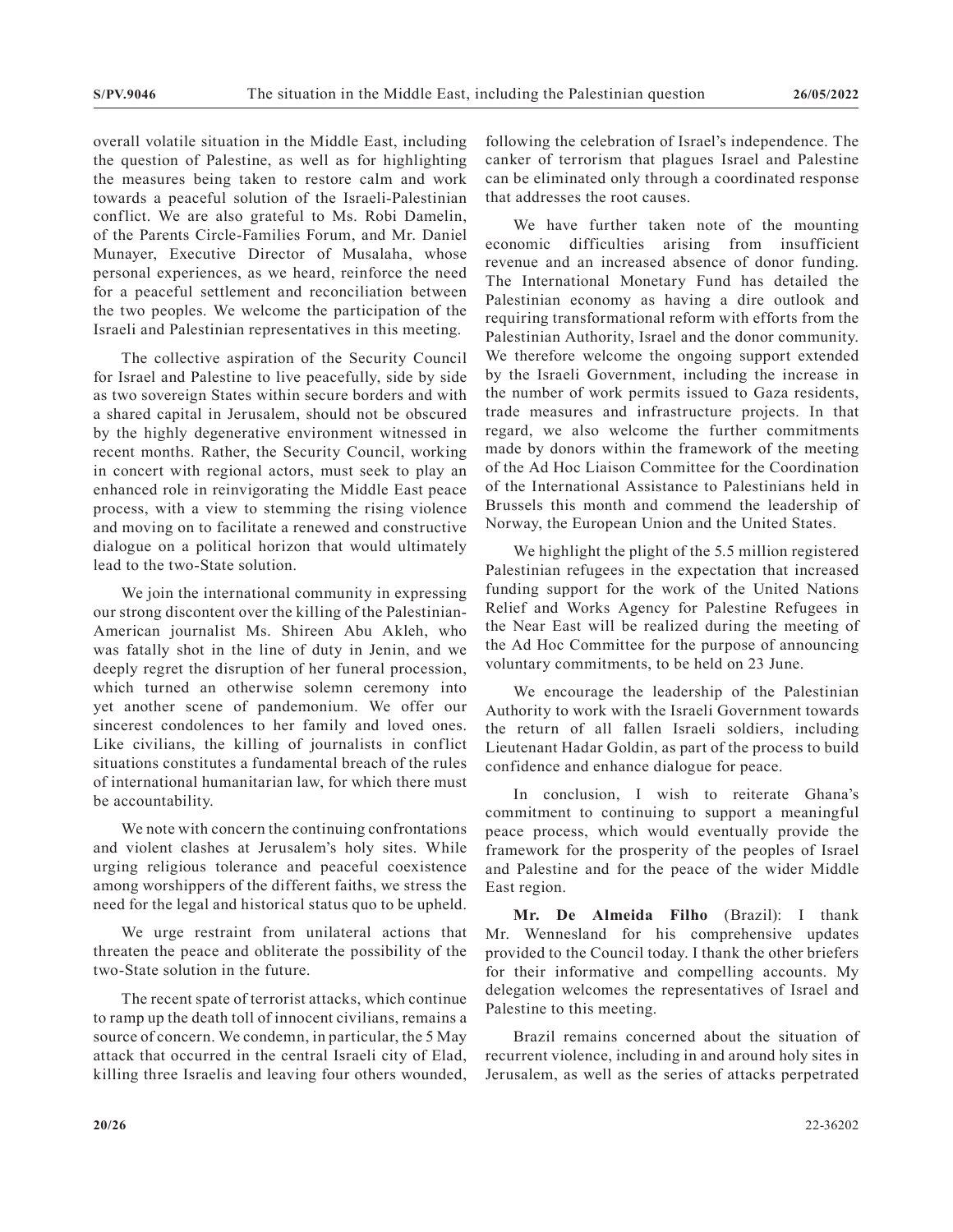against Israeli civilians. We are concerned that the events planned for next week might further worsen this already tense situation.

We reiterate that refraining from incitement and inflammatory rhetoric is of the utmost importance, as is the proactive engagement of political, religious and community leaders to restore calm. Places of worship, especially a place of such religious significance as the Holy Esplanade, must not be battlegrounds.

The safety and security of religious sites is an essential component of freedom of religion or belief and should be preserved at all costs. Brazil is also concerned about attempts to challenge the historic and legal status quo of the holy sites in Jerusalem. Upholding the status quo is fundamental, as is maintaining the Hashemite Kingdom of Jordan's special role as the custodian of the Muslim holy places.

Brazil profoundly laments the death of the Palestinian-American journalist Shireen Abu Akleh while reporting from the West Bank, and we support the calls for accountability. Full, transparent and independent investigations should be undertaken with the cooperation of all parties involved.

There can be no justification for any attacks against journalists or media workers. They are considered civilians under international humanitarian law and must be protected, as reiterated by resolution 2222 (2015), unanimously adopted by the Council.

The work of journalists, such as Ms. Abu Akleh, is indispensable to preserving the fundamental right to freedom of expression and to the free flow of independent and accurate information in times of peace or war.

The episodes of violence and excessive use of force during her funeral were also disturbing. In that regard, Brazil recognizes Israeli efforts, through the local police, to investigate the facts and ensure accountability for those responsible.

As we are all aware by now, spiking international prices for food is impacting humanitarian assistance efforts everywhere. Without additional funding, the World Food Programme and the United Nations Relief and Works Agency for Palestine Refugees in the Near East (UNRWA) will not be able to maintain their regular humanitarian assistance to Palestinian refugees, which can have a destabilizing impact on the ground. Brazil supports the many ongoing efforts

to raise the funds necessary for UNRWA to continue to fulfil its indispensable role. As Mr. Wennesland has warned, lack of humanitarian assistance can have a destabilizing impact on the ground, diminishing the already dim prospects for peace.

Continuing to act proactively in the search for lasting peace in the Middle East is not optional for the Security Council; rather, it remains an imperative. We urge Israeli and Palestinian leaders to engage with each other, be it directly or through the mediation instruments offered by the United Nations and by regional partners.

The current situation is the result of years of frustration with the lack of progress in finding a lasting solution to the conflict. Returning to a credible political process within the framework of a negotiated two-State solution is a priority shared by all, and the Security Council should spare no effort in promoting it.

**The President**: I would like to again draw the attention of speakers to paragraph 22 of presidential note S/2017/507, which encourages all participants in Council meetings to deliver their statements in five minutes or less, in line with the Security Council's commitment to making more effective use of open meetings.

I now give the floor to the Permanent Observer of the Observer State of Palestine.

**Mr. Mansour** (Palestine): At the outset, allow me to congratulate again the United States for its presidency of the Council and for convening today's briefing. Allow me also to thank the Special Coordinator for his briefing and unstinting efforts for peace, and to acknowledge the briefers, Ms. Robi Damelin and Mr. Daniel Munayer, for being with us. I also thank them for their contribution. I totally agree with Ms. Robi when she calls on the Security Council to come and see the situation on the ground. The Council, which is involved in deliberating on the question of Palestine every month, should go and see reality on the ground. I totally agree with Ms. Damelin, and I hope that the Security Council will listen to her call. Words aim to convey a reality to those who do not witness that reality. I fear that words, repeated time after time, may lose some of their power. I therefore urge Council members to look at the realities these words describe.

When we speak of forcible displacement, imagine a family living every single day in fear of being uprooted from its home, the nightmares that haunt a child, the ache a powerless parent feels. As we speak, 1,200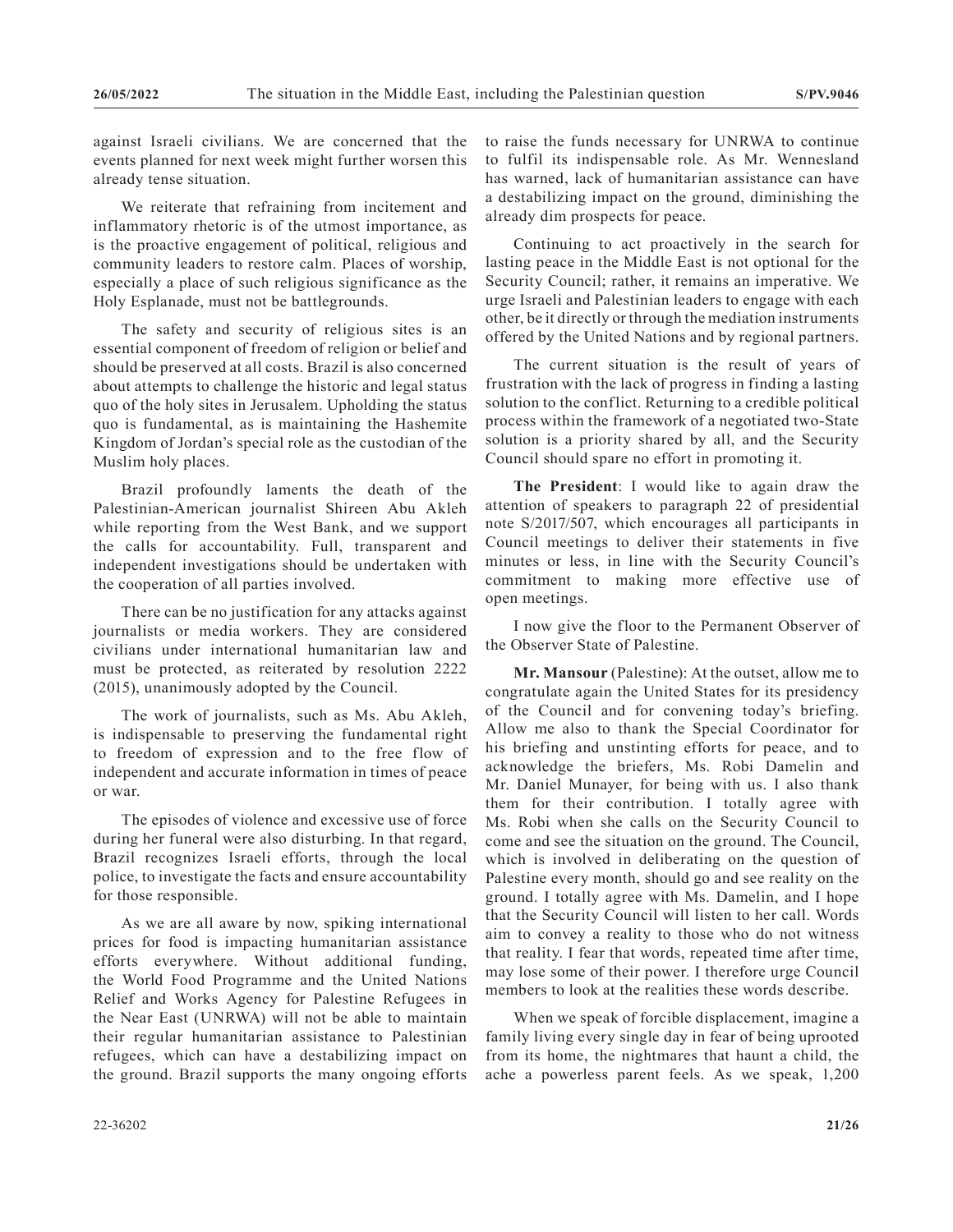people, including 500 children, are going through this in Masafer Yatta. The reason given by Israel is that the area has been designated as a firing zone for military training  $-$  a firing zone  $-$  as if they needed more training in how to kill us. The real reason is to seize a maximum amount of Palestinian land with a minimum number of Palestinians living on it. The real reason is annexation and colonialism.

When we speak of extrajudicial killing and the targeting of civilians, imagine raising children, seeing them grow, developing their personality and formulating their dreams, while living with the fear that any day might be their last. Imagine being the parents of Ghaith Yameen, a 16-year-old old boy who, at his young age, had already written down what should be done if he were to die. Imagine how it would feel once his premonition became reality after occupation forces shot him in the back of his head. His testament was this:

"If I were to die, do not put me in the freezer: I never liked the cold. Find a place to bury me alongside other kids: I do not like to be alone. Come visit me and talk to me: I will be listening. And do not cry: I do not want for anybody to be sad or cry because of me."

Our children are being killed, arrested, displaced and harassed every day. The Council must protect them from a war waged against one Palestinian generation after another.

Speaking of colonial settlements, imagine that in whatever direction Palestinians look, they see armed settlers and occupation forces, and they wake up and see settlements being built on their land where they are forbidden to build. They see one family after another being uprooted from their ancestral homes. And they go to sleep, knowing their houses might be next. Israel pursues annexation thousands of settlement units at a time.

We have been facing aggression, annexation and occupation for decades. Our people have been victims of war crimes and crimes against humanity for decades. What will the international community do about it? What will it you do about it, Madam President? When should we expect the next shipment of weapons to help us defend ourselves and our country? What is the next batch of sanctions that will be enacted? When is the next visit of the Prosecutor of the International Criminal Court, and how many dozen investigators should we expect? When is the next summit on accountability,

and should we expect even more pledges of infinite resources and political will to hold Israel accountable?

This is the reality our people endure every day: forcible displacement and replacement, dispossession, denial of rights, discrimination and death, from the day they are born to the day they die, and beyond. And they try to find life somewhere in between and succeed. But there are no consequences for those inflicting such pain and suffering on millions of people.

Why do those who condemn Israeli actions shield them from the consequences? And how do they believe that Israel would ever change its behaviour as long as they do shield them? Business as usual by the international community means colonialism and apartheid as usual by Israel.

Shireen was an exceptional human being, but her killing is unfortunately not an exception. She kept telling the stories of her people, hoping that by making them known she would somehow help alter the course of history. She was killed because she never abandoned this belief, even though, regardless of how many times she told that story, it kept happening again and again, one child at a time, one home at a time, one acre of land at a time. Shireen's killing is the story — the same story she was telling. The difference is that this time the world knew the victim.

We are not being killed because of what we do, but because of who we are. We are not being killed by mistake, but as part of a grand design aimed at making sure that we all understand no one is safe, so that we all live with fear in our hearts and surrender. There is no immunity for a Palestinian journalist, a president, a health worker, a United Nations staff member, a farmer, a child, a baby, a pregnant mother, an elderly person, a professor, a dual citizen, a Minister, an officer or a judge. If you are a Palestinian, you are a legitimate target, and Israel can decide if you get to live or die. There is no immunity for any Palestinian and full impunity for every Israeli. And yet some are worried about Israeli security, when not a single Palestinian enjoys safety anywhere.

Council members were outraged when Israel attacked Shireen's funeral. They were distressed and surprised. Well, Israel attacked another funeral a couple of days later. The Israeli war against Palestinians does not stop at death.

Israel often speaks of the need to release withheld Israeli bodies, calling the practice of withholding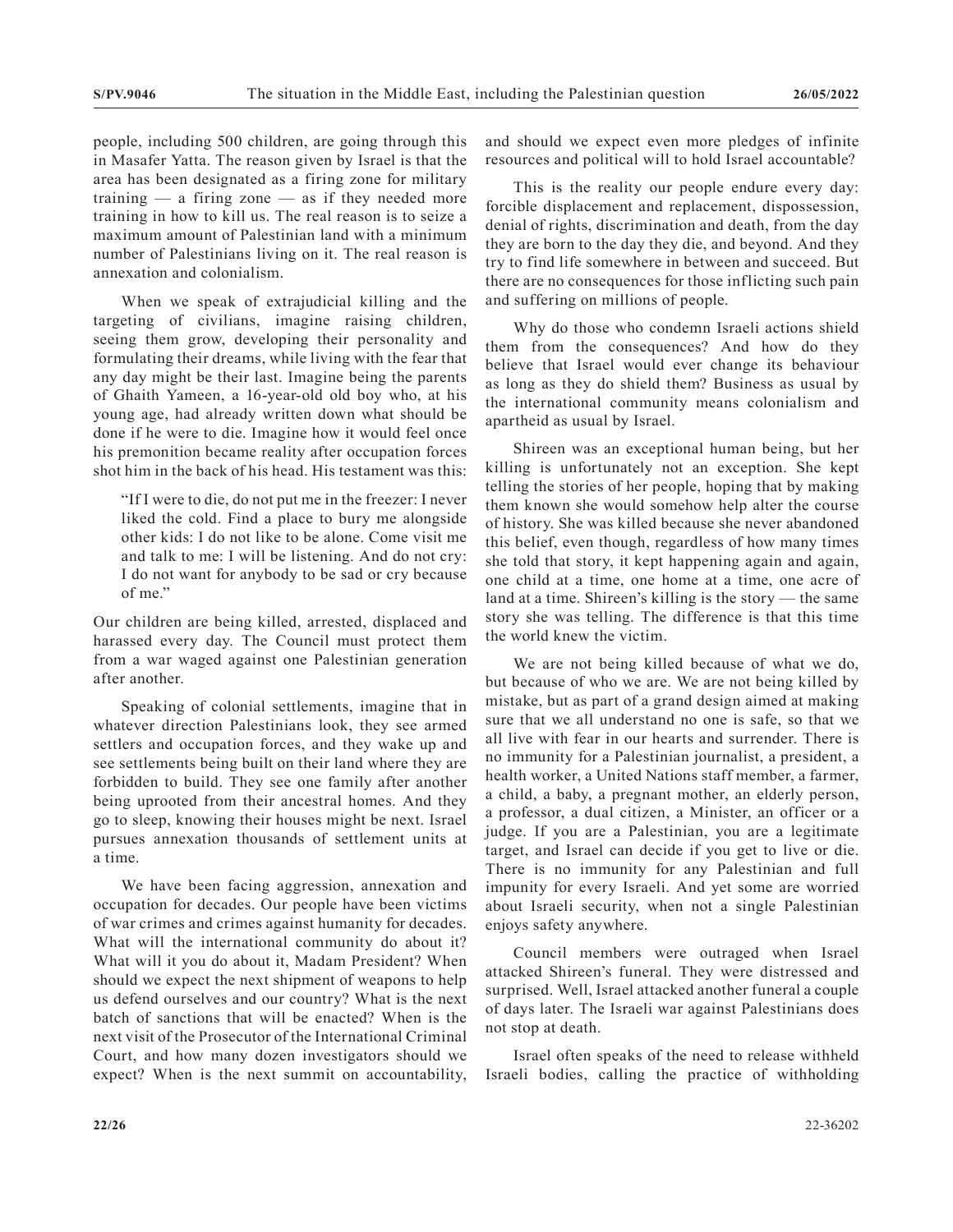bodies barbaric. It does so while withholding the bodies of hundreds of Palestinians, some of which have been detained for decades. This practice deprives their loved ones from the ability to bury them in dignity. They must be remembered.

Shireen's killing was not an exception. Israel was prompt to accuse the victim, instead of taking responsibility for a long-standing shoot-to-kill policy that found its ultimate expression in the killing of Shireen. The Security Council rightly called for accountability, but Israel has enjoyed impunity for so long that it does not know what the hell the Council is talking about. What Israel fails to grasp is that, while this has been its policy for decades, the Palestinians are still there fighting to live in freedom and dignity on their ancestral lands.

Shireen is the story. It is a story of resilience and determination against all odds. It is a story of triumph, even in death. Her people mourned and honoured her, and they buried her in her hometown, Jerusalem, our capital, regardless of how many crimes Israel commits. Those carrying her coffin were ready to be harmed, and they did not drop it. They prevailed over fear and death, just as she did.

We want peace for ourselves and for others. But we will not surrender, as there cannot be peace between a prisoner and a jailer. We want freedom, we deserve freedom, and we are entitled to freedom. Supporting our quest for freedom is the duty of all members of the Council; it is the only path to peace. We are choosing the peaceful path. We ask that the Security Council help us to prove that that path leads to freedom.

Often in the halls of the United Nations, I hear about all the obstacles to achieving peace. Let us take a step in the right direction and then another, and then peace will be within reach. I ask the Council to take a step in support of Palestinian freedom, recognize the State of Palestine, help to consolidate the 1967 borders, including in Jerusalem, assist communities to live and thrive on their land, make sure that there is a cost for Israel for building illegally on our land, and make sure there is none for Palestinians to build on their own land. The Council should take a step to ensure accountability and end impunity, take a step to protect innocent Palestinian civilians being killed every day, and take a step to uphold the historic status quo at Al-Haram Al-Sharif.

The Security Council spoke in a strong and united manner after the killing of Shireen, condemning the killing and calling for accountability and the protection for journalists. It took a small step in the right direction, which we appreciate and which the family of Shireen appreciates. I talked to her brother just this morning, before coming to the Security Council, and he expressed his gratitude and appreciation for the Council's unified position in condemning the killing of Shireen. Let us take the next step and the next. Let us force Israel to correct its course.

I want to inform the Council that the Prosecutor General of Palestine issued the report on Shireen's assassination today. A copy of that report was shared with the United States Administration. A copy will be shared with Shireen's family and with Al-Jazeera. After we know who assassinated Shireen Abu Akleh, we need to move to hold that person or persons accountable.

In a matter of weeks, Israel announced 4,000 new settlement units and forcible displacement in Masafer Yatta, killed dozens of Palestinians, many of them children, and announced an Israeli flags march in occupied East Jerusalem. The Israeli choice is clear: aggression, annexation and apartheid. Israel will continue spreading fire and complaining about the forest burning. The Security Council can continue trying to extinguish the next fire and the next one and the one after that, or it can stop Israel from setting fire in the first place.

Shireen deserves justice, and our people deserve justice. Our lives matter, our freedom matters, and our dignity matters.

May our dear Shireen rest in peace, and may our people one day live in peace.

**The President**: I now give the floor to the representative of Israel.

**Mrs. Furman** (Israel): Let me first express my deepest condolences for the tragic murder of innocent children and teachers in Texas. As Israelis, our hearts bleed at the news of this horrific tragedy, and our prayers are with you, Madam President, and with your country, at this very difficult time.

Just a couple of weeks ago, Israel celebrated its seventy-fourth Independence Day. From the north to the south and from the east to the west, Israelis — Jews, Muslims, Christians and Druze — celebrated nearly three quarters of a century of independence. Together,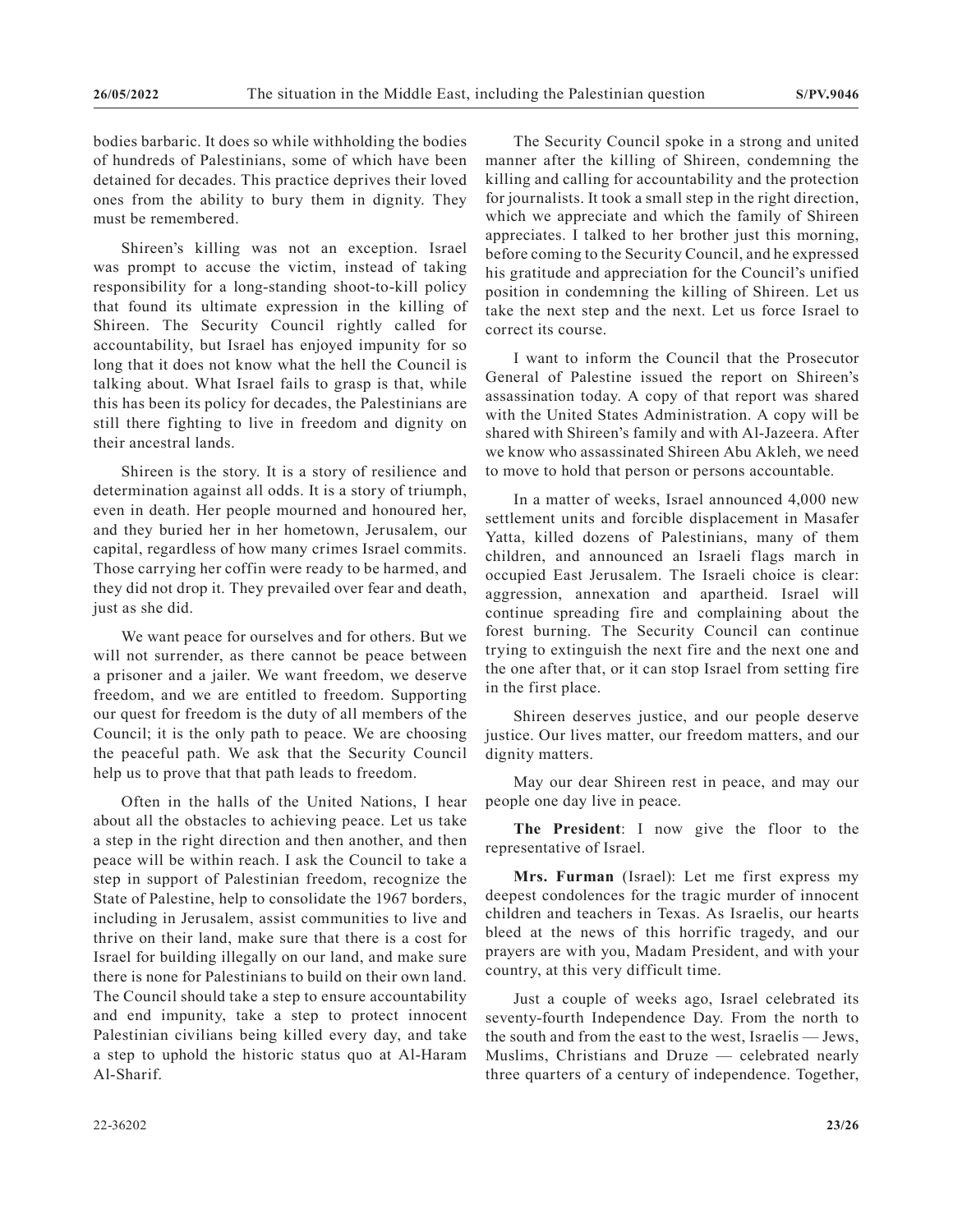all Israelis were proudly celebrating the vibrant democracy that is Israel and the bounding achievements of a young State.

Yet, tragically, our Independence Day festivities were cut short. In the final hours of one of the most joyous days on Israel's calendar, Oren Ben-Yiftah, Yonatan Habakuk and Boaz Gol were brutally murdered by inhumane Palestinian terrorists wielding axes and knives. These three men were loving fathers, and their murders have left behind 16 orphans — another 16 orphans to be added to the long list of shattered families — widows and orphans, parents and siblings, family and friends — whose loved ones were savagely taken from them by bloodthirsty Palestinian terror.

Since the beginning of 2022, nearly 800 Palestinian terror attacks have been committed against Israelis, in which over 100 were wounded and 19 were murdered. This number cannot be allowed to grow. No more families should endure the gaping hole that a murdered loved one leaves behind.

There is a question that is begging to be asked: what is it that drives a 19-year-old terrorist to take up an axe and murder innocents in cold blood, to hack another human being to death with animal-like brutality? Well, let me tell you, Madam President, the answer is: words — inciteful, hateful venomous words. A mere week before this horrific attack, Yahya Sinwar, the leader of Hamas in Gaza, spewed poisoned and called on Palestinian youth, saying,

"whoever does not have a gun should prepare his cleaver, axe or knife to murder Jews".

Could this be a coincidence? Of course, it is not. The incitement that is spread by Palestinian leadership directly correlates with violent acts of terror perpetrated against Israelis. In fact, just this week, following the non-stop flow of incitement, a Hamas cell was arrested in Jerusalem shortly before it carried out several devastating terror attacks, including a plot to murder a member of Israel's parliament.

The very same incitement that we hear from Hamas leaders is also being spread across the region by the radical Ayatollah regime in Iran, their puppet Hassan Nasrallah and his Iranian-funded terror army, Hizbullah. When calls are made for the destruction of the State of Israel, it is no surprise that terror is on the rise.

But the deep-seated hatred needed to murder is not born overnight; rather, it is the result of decades of incitement. Take, for example, the Palestinian Authority. Its leadership lovingly embraces terrorists while continuing to pay lifelong salaries to their families. An entire generation of Palestinians has grown up on a narrative of hostility. They are taught to hate in their school textbooks, a fact that the European Parliament recently condemned. They are incited by their political leaders. They are fed a narrative that promotes terror, idealizes violence and rewards murderers.

Following the recent brutal terror attack in Tel Aviv in which three Israelis were murdered, Akram Rajoub, the Governor of Jenin, in a personal appointment by President Abbas, labelled the shooter "a Fatah fighter" rather than the terrorist that he was. He even visited the terrorist's family and praised his actions.

Following the terror attack in Bnei Brak, at the end of March, in which three Israelis and two Ukrainians were murdered, Ata Abu Rumeileh, the Fatah secretary in Jenin, called the terrorist "a courageous Fatah leader and a source of inspiration". Unfortunately, contrary to what was mentioned today in the Council, terror is felt in all Israeli cities, from Be'er Sheva to Tel Aviv, from Elad to Jerusalem. The poison that is rotting the minds of an entire generation, at the hands of both Hamas and the Palestinian Authority, is directly causing innocent Israeli blood to be spilled while destroying the future of young Palestinians. That incitement must be condemned.

Nevertheless, I am disturbed to see that not only is that incitement and the lies that support it not condemned; it is also spread, and often, by members of this body.

Throughout the month of Ramadan, more than 1 million Muslims peacefully prayed on the Temple Mount. Yet dozens of Palestinian extremists co-opted that time of peaceful prayer and used it as a pretext to incite violence. While those thugs rioted, threw stones, shot fireworks and hurled firebombs, all from within their houses of prayer, those who had come to pray peacefully were endangered, and Israeli security forces were forced to intervene. Our police acted with exemplary restraint. They protected the people and did precisely their job: they restored law and order.

Yet the Palestinian Authority, Hamas, the Islamic Jihad and the Popular Front for the Liberation of Palestine used Israel's protective measures to fuel and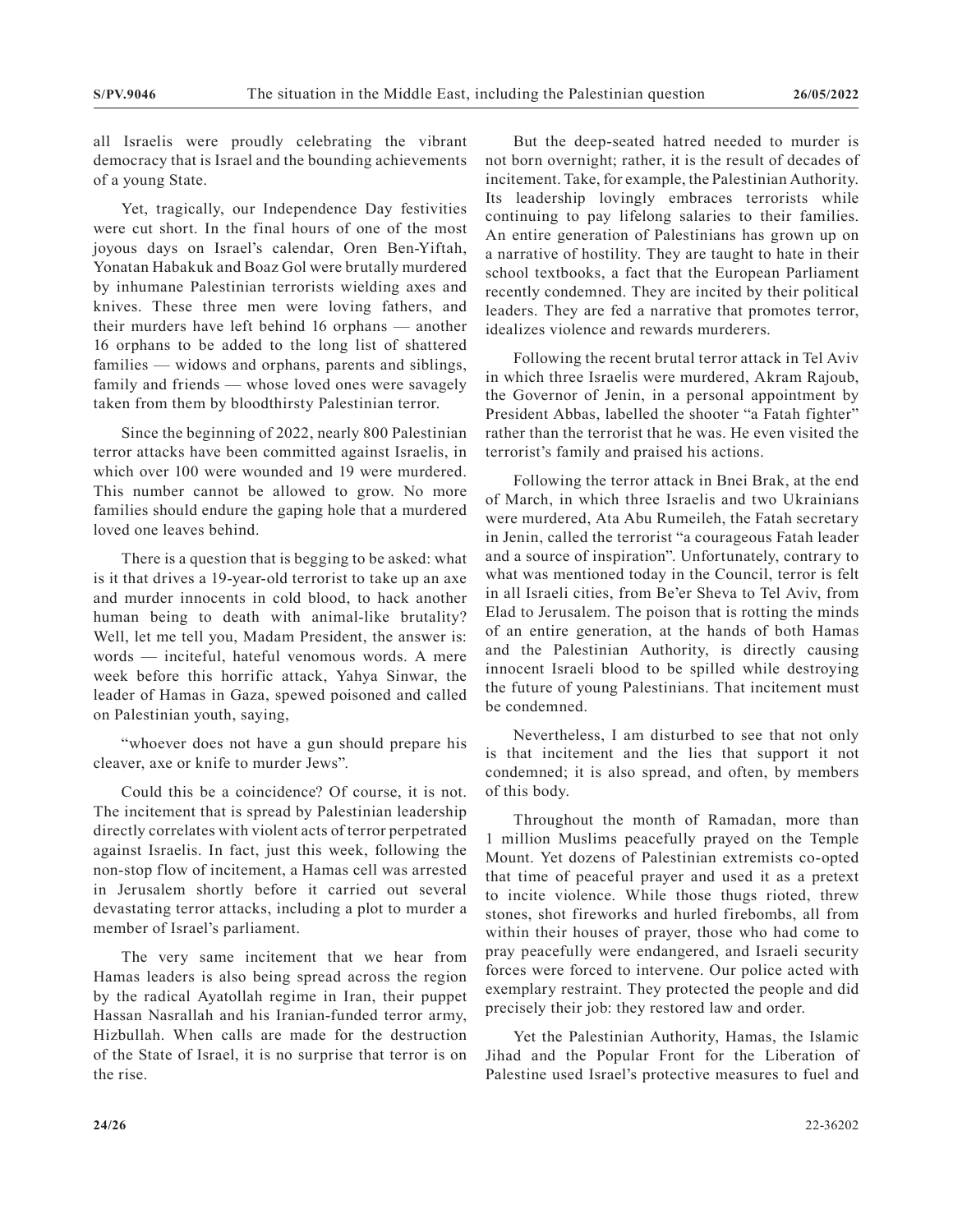inflame more incitement and violence. They created a twisted libel blaming Israel for the violence that the terror groups themselves had incited. Many in the international community began spreading those false narratives. By spreading those lies, the international community gave them legitimacy, and, as a result of that unfounded legitimacy, more violence ensued. A vicious cycle was created, a cycle that 19 Israelis paid for with their lives.

To the international community, I will be clear. The time has come to immediately stop adopting the narrative of terrorists before the facts are clear. Member States now have a fresh chance to right that recurring wrong. Next week, as we heard this morning, Israel will be holding its annual flag parade in Jerusalem. That yearly event is a routine, non-violent, non-provocative celebration that has held an unchanged route for more than 30 years, which by no means violates the status quo. Just like all previous years, this year will be no different.

Nevertheless, terror organizations such as Hamas and others are constantly looking for ways to poison their followers so that they wreak havoc and commit acts of terror against Israelis, all for political gain. The Jerusalem flag parade is no different. A peaceful event has been twisted into an attack on Jerusalem by Palestinian terror groups. That could not be further from the truth.

Sadly, that utter distortion of reality does not surprise me. It is expected. What does surprise me is how once again some in the international community are rushing to adopt the sick narrative of terrorists before even hearing out the democratic State of Israel. The flag parade is an act of Israeli pride — pride in our State, pride in our capital and pride in Zionism — yet it has been condemned and deemed as provocation by some Member States. No country in the world would imagine preventing its citizens from marching with the national flag on the streets of its capital city. The double standard is absurd. Israel refuses to capitulate to demands so detached from reality.

Enough is enough. I urge the Council to finally cease and desist from adopting such dangerous narratives. Promoting the lies of Hamas and Hizbullah legitimizes them, and, once they are legitimized, violence will occur. Do not let next week's parade become a pretext for adding more names to the long list of Israeli victims of terror.

All people, whether Jewish, Christian, Muslim or of any other denomination, hold the right to enjoy the holy city of Jerusalem, and that right will always be upheld.

Israel, as a vibrant democracy, is fully committed to the freedom of worship. That was made clear on the Temple Mount, just as it was made clear at the Holy Fire ceremony at the Church of the Holy Sepulchre, in which thousands of Christians participated. Israel does everything and will always do everything to ensure that all religions can pray peacefully and safely at their holy sites. Israel is fully committed to the status quo on the Temple Mount. Nothing will change that.

Despite the incitement, falsehoods and acts of terror, Israel will consistently advance and promote significant measures to benefit the Palestinian people. A record number of Palestinian workers are being allowed into Israel. Joint meetings are being held at the highest level on the topics of defence, health, energy and environmental issues, all in order to map out further collaboration.

Israel is making that effort for the simple reason that we want dialogue. After all, dialogue and cooperation are how one builds trust, and trust is how one builds peace. But that trust-building goes much further than the Palestinians. The Middle East is transforming at lightning speed. In a region where only two years ago Israel had nearly no relations with our neighbours, our circle is partnership is growing, and our collaboration is deepening every single day.

Israel and the United Arab Emirates have concluded negotiations on a free-trade agreement between our nations, but the newfound peace between us goes much further than business ties. It is a deep, people-to-people peace. We are committed to one another on a personal level. That is why it was a given that President Herzog, Israel's highest-ranking official, would be the one to travel to Abu Dhabi to convey Israel's condolences on the passing of Sheikh Khalifa Bin Zayed Al Nahyan, of blessed memory. That is what a peace built on trust looks like. But, as I said, our circle of peace is expanding. Just this week, for the first time in 15 years, Turkey's Foreign Minister visited Israel in order to strengthen ties between the Jewish State and yet another Muslim country. That is the future, but, more importantly, that is Israel, a country always striving for peace.

Yet while Israel extends a hand in peace to any willing partner, the Palestinians have proved time and